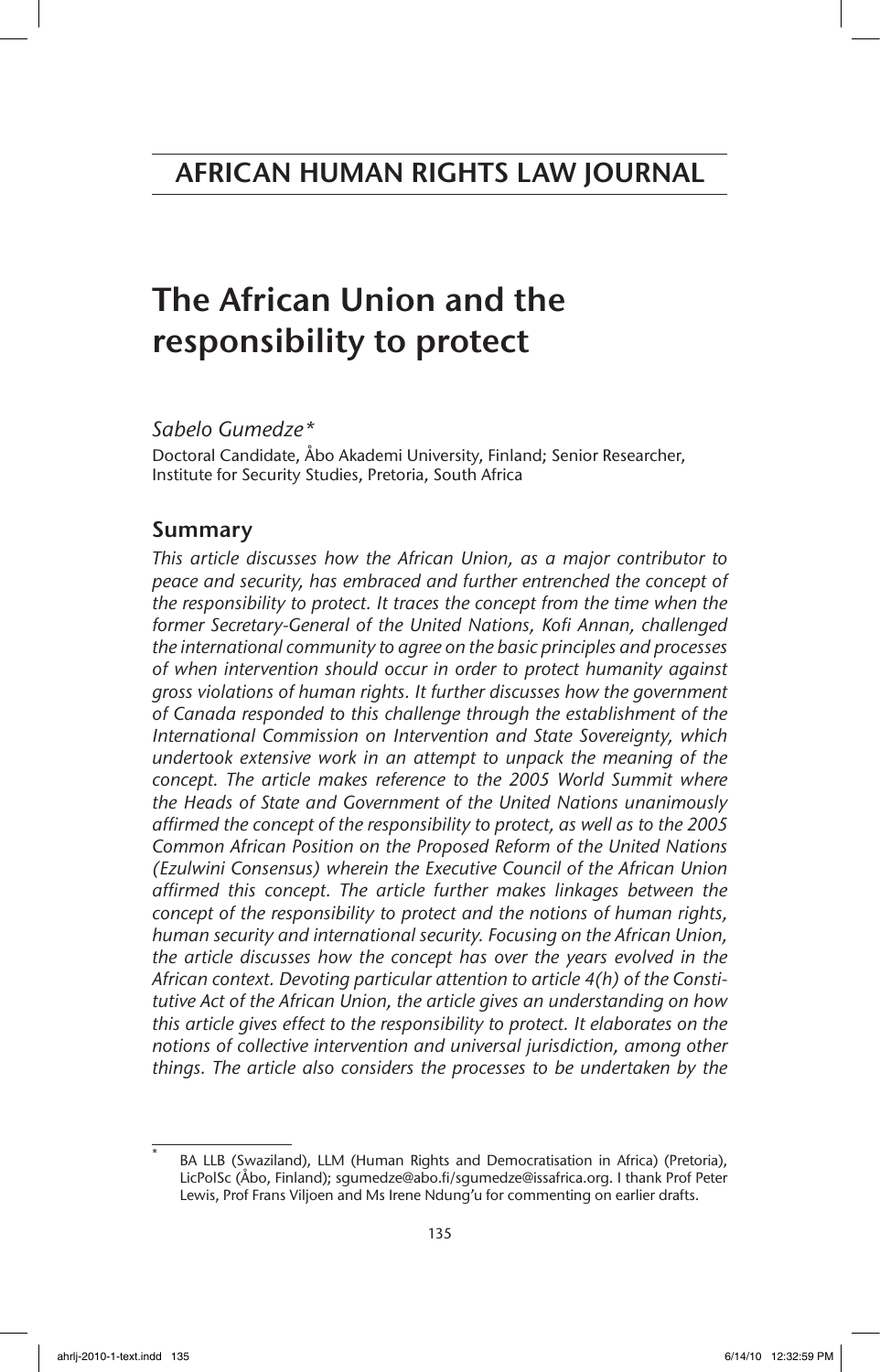*African Union, as a means of giving effect to the responsibility to protect, following requests for intervention by its member states and occurrences of undesirable unconstitutional changes of government.*

[T]here are moments when I feel that we are trapped in a mammoth factory known as the African continent, where all the machinery appears to have gone out of control all at once. No sooner do you fix the levers than the pistons turn hyperactive in another part of the factory, then the conveyor belt snaps and knocks out the foreman, the boiler erupts and next the whirling blades of the cooling fans lose one of their members which flies off and decapitates the leader of the team of would-be investors — the last hope of resuscitating the works. That, alas, is the story of our human factory on this continent.

# 1 Introduction

Upholding human rights is one of the most effective ways of contributing to international security. A respect for human rights arguably prevents conflicts, both intra-state and interstate. Where conflicts take place, the application of human rights principles best addresses violations of human rights and fundamental freedoms. Achieving international security requires states to fulfil their responsibility to protect their citizens against human rights violations. Within the African context, the responsibility to protect is articulated in article 4(h) of the Constitutive Act of the African Union (Constitutive Act), $^2$ which provides for 'the right of the [African] Union to intervene in a member state pursuant to a decision of the Assembly in respect of grave circumstances, namely: war crimes, genocide and crimes against humanity'. $3$ 

The responsibility to protect ensures that human rights are respected, protected, promoted and fulfilled.<sup>4</sup> The responsibility to protect goes beyond these so-called grave circumstances, as human rights must be respected, protected, promoted and fulfilled at all times. In post-conflict situations, for instance, human rights take centre stage in addressing post-conflict challenges such as development or the lack thereof. Thus,

<sup>1</sup> W Soyinka 'Constitution and continuity' *Tempo* 16 March 2000 http://www.nigerianlaws.com/ as quoted in NJ Udombana 'The unfinished business: Conflicts, the African Union and the New Partnership for Africa's Development' (2003) 35 *George Washington International Law Review* 55.

<sup>&</sup>lt;sup>2</sup> Adopted on 11 July 2000 and entered into force on 26 May 2001.

See generally AA Girmachew 'A study of the African Union's rights of intervention against genocide, crimes against humanity and war crimes' unpublished PhD thesis, University of Oslo, 2008.

On the levels of state obligation to respect, protect, promote and fulfil human rights, see *Social and Economic Rights Action Centre (SERAC) & Another v Nigeria* (2001) AHRLR 60 (ACHPR 2001) (*SERAC* case). In particular, see paras 44-47 of the *SERAC case.*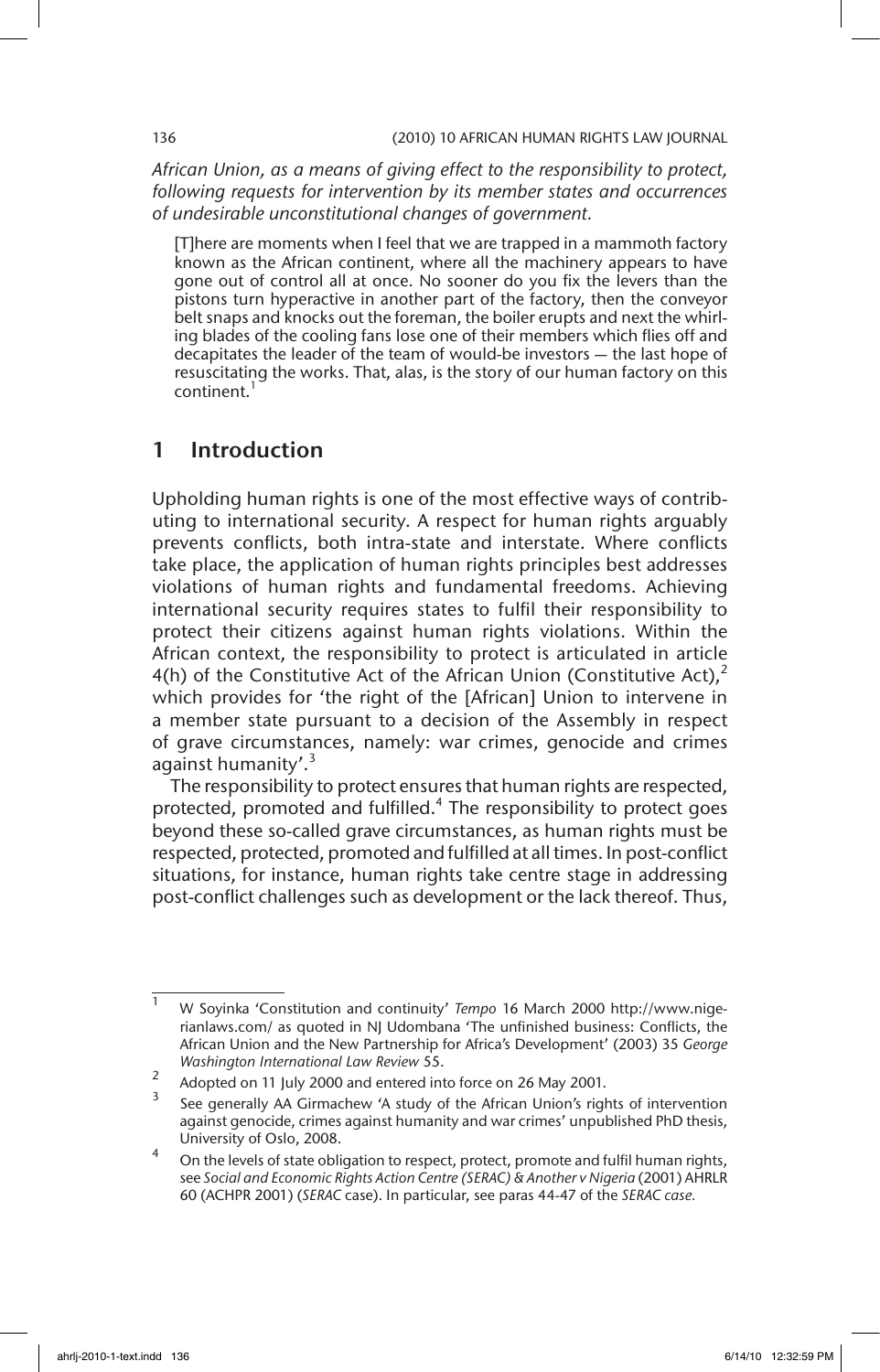in post-conflict reconstruction and development, $<sup>5</sup>$  the consideration</sup> of human rights is one of the most important indicative elements for addressing past experiences and thereby informing a peaceful future and stable environment. Essentially, human rights as an indicative element encompasses the promotion, protection and respect for human rights and human dignity. International security, therefore, cannot be achieved without respect for human rights. Hence, one cannot talk about international security without addressing human rights, the socalled 'idea of our time'.<sup>6</sup>

That Africa faces multi-faceted challenges is not in dispute. Violations of human rights and general insecurity have now become the norm in Africa. One of the most profound challenges on the continent is the responsibility of African states to protect their citizens and to ensure their right to peace, security and stability within the continent. Amongst other things, this results from the fact that Africa generally remains a continent wracked by armed conflicts and what Furley and May refer to as '"hopeless cases" where peace, if it does break out, can be tenuous, full of unresolved rivalries and tension, liable to be temporary and viewed as unsatisfactory by many of the participants'.<sup>7</sup> The International Commission on Intervention and State Sovereignty (ICISS) could not have put it better when stating that '[m]illions of human beings remain at the mercy of civil wars, insurgencies, state repression and state collapse'.8

The African continent presents interesting case studies due to a wide array of challenges: undemocratic governments; *coups d'état*; mercenarism; blood/conflict diamonds; bad governance and poor leadership, unfree and unfair elections; corruption and money laundering; underdevelopment; abuse of human rights; genocide; poverty; drought and famine; human trafficking; and HIV/AIDS.<sup>9</sup> These problem areas have a bearing on the responsibility to protect and speak to the need for African states to ensure human security on the continent.

<sup>5</sup> Post-Conflict Reconstruction and Development (PCRD) is one of the tools of the AU designed to curb the severity and repeated nature of conflicts in Africa as well as to bring about sustained development. See eg Decision on Post-Conflict Reconstruction and Development (EXCL/Dec 302 (IX) 25 June — 2 July 2006, Banjul, The Gambia) and Report on Post Conflict Reconstruction and Development (DOC EX CL/274 (IX) 25 June — 2 July 2006, Banjul, The Gambia) http://www.africa-union. org/root/AU/AUC/Departments/PSC/PCRD/PCRD%20Main%20Web%20Source/ Main%20Folder/documents.html (accessed 23 January 2010).

 $6$  See C Heyns & F Viljoen 'The regional protection of human rights in Africa: An overview and evaluation' in PT Zeleza & PJ McConnaughay *Human rights, the rule of law, and development in Africa* (2004) 129.

<sup>7</sup> O Furley & R May (eds) *Ending Africa's wars: Progressing to peace* (2006) 1.

<sup>8</sup> Report of the International Commission on Intervention and State Sovereignty *The responsibility to protect* (2001) 11.

<sup>9</sup> See S Gumedze 'Meaning of human security revisited' *ISS Today* 29 June 2007 http://www.iss.co.za/static/templates/tmpl\_html.php?node\_id=2436&slink\_ id=4660&slink\_type=12&link\_id=21 (accessed 29 February 2010).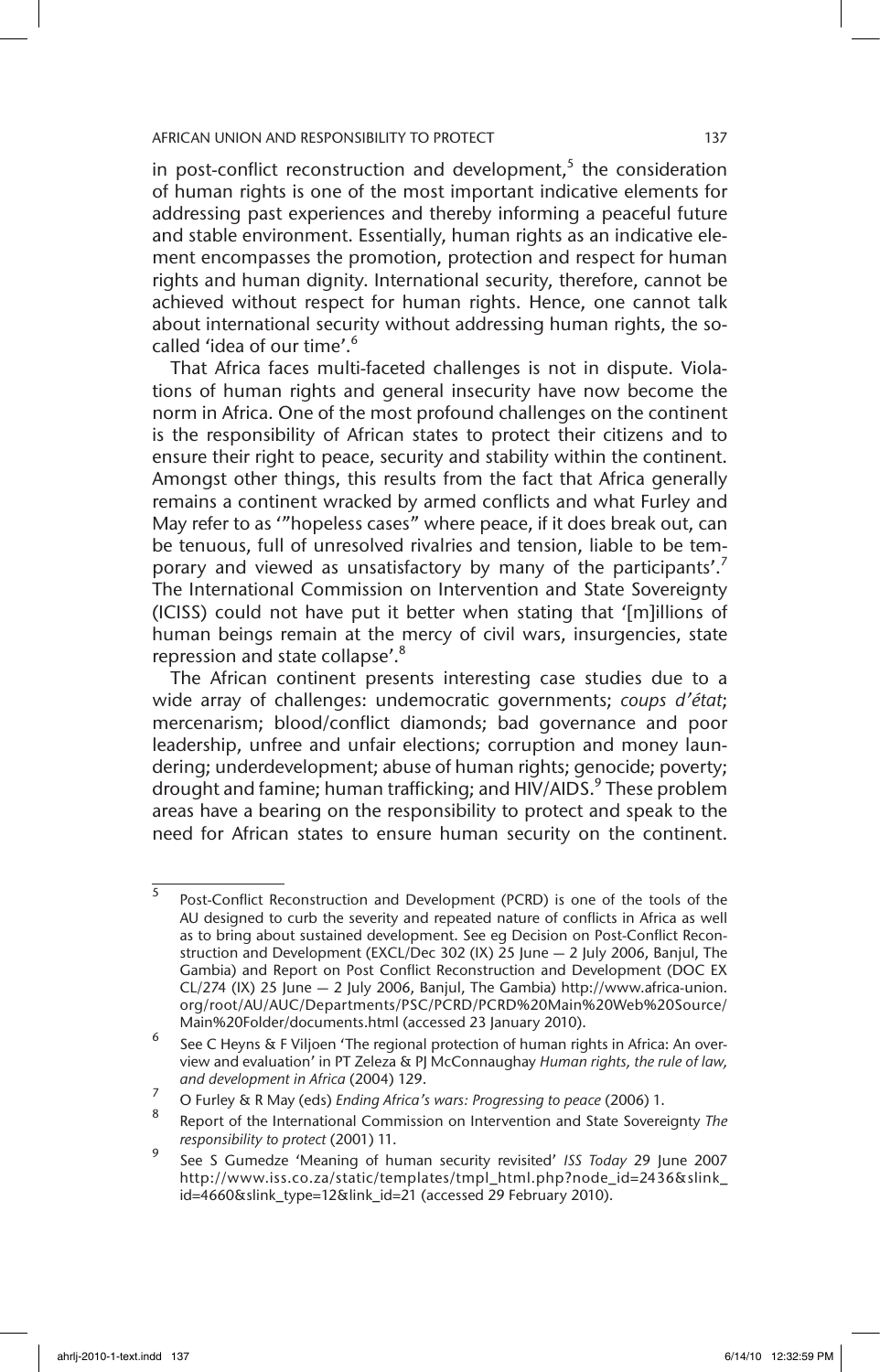Africa as such cannot be said to be a continent where human rights and security flourish.

As a result of the many problem areas enumerated above, the responsibility of ensuring that African states protect their citizens becomes even more profound. My understanding of the notion of the responsibility to protect is nothing but the duty entrusted upon states to ensure that the fundamental human rights of their citizens are zealously guarded and protected against violations of any kind. Within the African context, the responsibility to protect is unfortunately challenged by various factors, one of which is African states' poor overall human rights record. This is despite the fact that individual African states are parties to a plethora of human rights treaties at the international and regional levels. Notwithstanding these challenges, as it shall become clear, positive prospects exist for ensuring that African states fulfil their responsibility to protect their citizens against human rights abuses, especially in view of article 4(h) of the Constitutive Act.

The article discusses the African Union (AU) and the responsibility to protect, which is entrenched in article 4(h) of the Constitutive Act. First, the paper discusses the responsibility to protect and how it has evolved within the African context. Second, it considers the responsibility to protect under the AU with specific focus on collective intervention by the AU, the principle of universal jurisdiction, the request for intervention by AU member states, and unconstitutional changes of government. Finally, conclusions are drawn.

# 2 The responsibility to protect

The responsibility to protect is a very broad concept which covers a variety of issues. As stated above, the article seeks to confine the concept to states' obligation to ensure the respect for human rights within the African context. It cannot be denied that the concept finds greater emphasis in the case where there is a serious violation of human rights. In his report to the 1999 General Assembly, the former Secretary-General of the United Nations (UN), Kofi Annan, challenged the international community to agree on the basic principles and processes involved in respect of when an intervention should occur, under whose authority and how this was to be achieved.<sup>10</sup> As a result of this challenge, the government of Canada responded by establishing the independent International Commission on Intervention and State Sov-

See the Annual Report of the Secretary-General to the 54th session of the UN General Assembly in September 1999 http://www.un.org/News/ossg/sg/stories/ statments\_search\_full.asp?statID=28 (accessed 11 April 2010).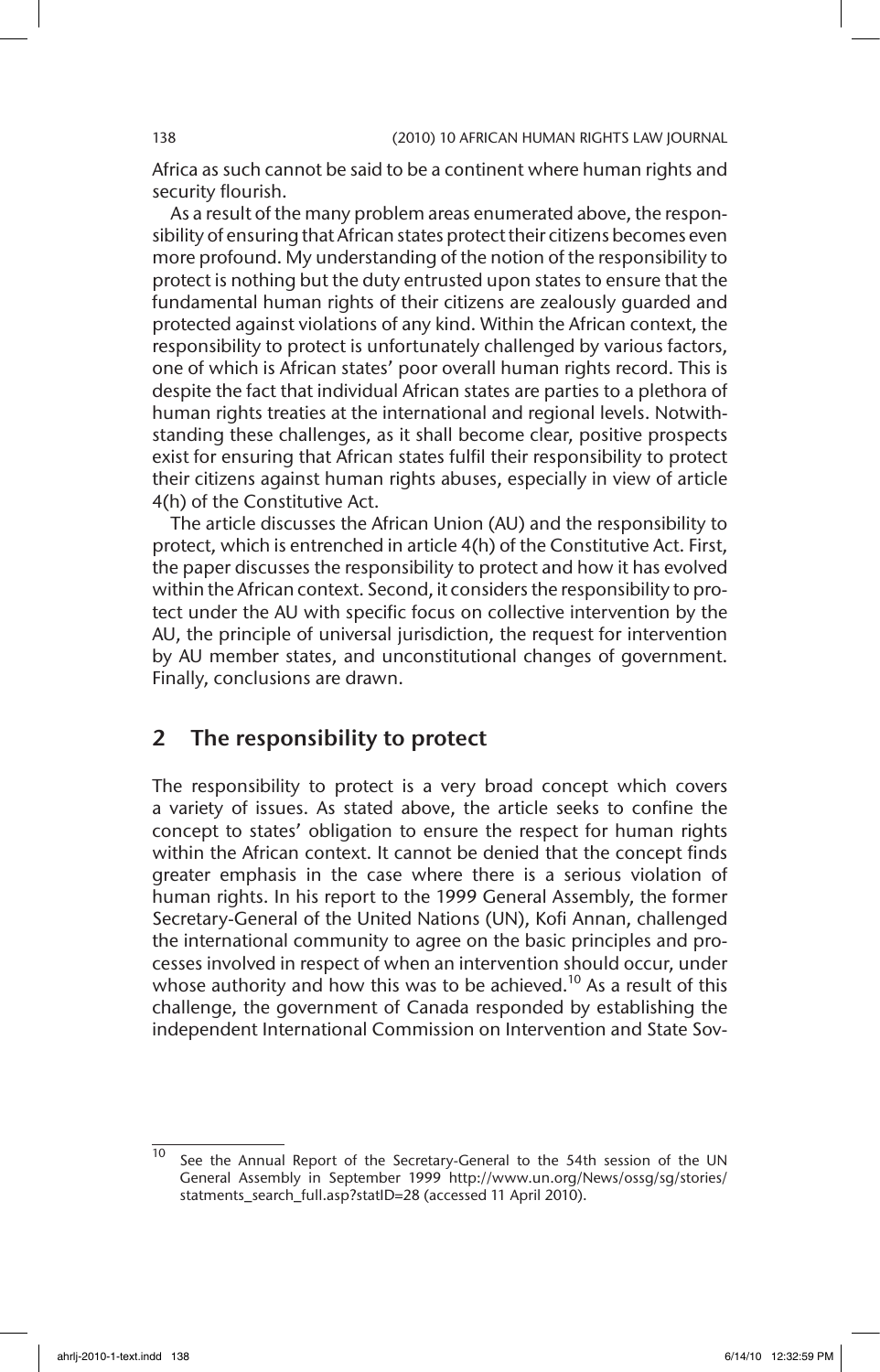ereignty (ICISS) in September 2000.<sup>11</sup> The ICISS published a report titled 'The Responsibility to Protect' in December 2001.<sup>12</sup>

Parallel to the work of the ICISS, the AU took the lead in entrenching the responsibility of protecting in its founding legal document, the Constitutive Act. As already mentioned, the responsibility to protect is found in article 4(h) of the Constitutive Act. This became one of the core principles in accordance to which the AU was to function.<sup>13</sup> It could be argued that the Rwanda genocide (which could have been avoided had the UN intervened) was one of the most important considerations for entrenching the responsibility to protect in the Constitutive Act as this affected African states directly. After all, the AU remains Africa's premier institution and principal organisation for the promotion and protection of human and peoples' rights in accordance with the African Charter on Human and Peoples' Rights (African Charter) and other relevant human rights instruments.<sup>14</sup>

As a concept the responsibility to protect is a fluid one. This presupposes that the concept is one that can be employed at various levels in order to ensure the protection of citizens. The responsibility to protect is a notion which seeks to challenge the traditional understanding of state sovereignty by allowing regional organisations to intervene in cases where serious human rights violations are taking place. Thus, the concept is viewed as the legal and ethical commitment of the international community, acting through organisations such as the UN and Africa's regional organisations, to protect citizens from genocide, war crimes, crimes against humanity, or ethnic cleansing.<sup>15</sup> In a recent report on the Wilton Park Conference 922,<sup>16</sup> it was stated that the concept of responsibility to protect rests on three pillars, namely, the obligation of states to protect their populations from genocide, war crimes, ethnic cleansing and crimes against humanity, and from incitement; a commitment to assist states to meet these obligations; and a responsibility to protect populations from these crimes and violations.

The international community deems the crime of genocide, crimes against humanity and war crimes to be the most serious crimes of international concern and elaborated upon in the Rome Statute of

 $\overline{11}$  See the website of the International Commission on Intervention and State Sovereignty http://www.iciss.ca (accessed 10 January 2010).

<sup>12</sup> The *Report of the International Commission on Intervention and State Sovereignty* is available at http://www.iciss.ca/pdf/Commission-Report.pdf (accessed 10 January 2010).

<sup>&</sup>lt;sup>13</sup> On the other core principles, see generally art 4 of the Constitutive Act.

<sup>&</sup>lt;sup>14</sup> Art 3(h) Constitutive Act.

<sup>15</sup> Centre for Conflict Resolution *Africa's responsibility to protect* Policy Advisory Group Seminar Report (2007) 6.

<sup>16</sup> See *Report on Wilton Park Conference 922: Implementing the responsibility to protect: The role of regional and sub-regional partners* (Friday 11 – Sunday 13 July 2008) http://www.wiltonpark.org.uk/documents/conferences/WP922/pdfs/WP922.pdf (accessed 12 February 2010).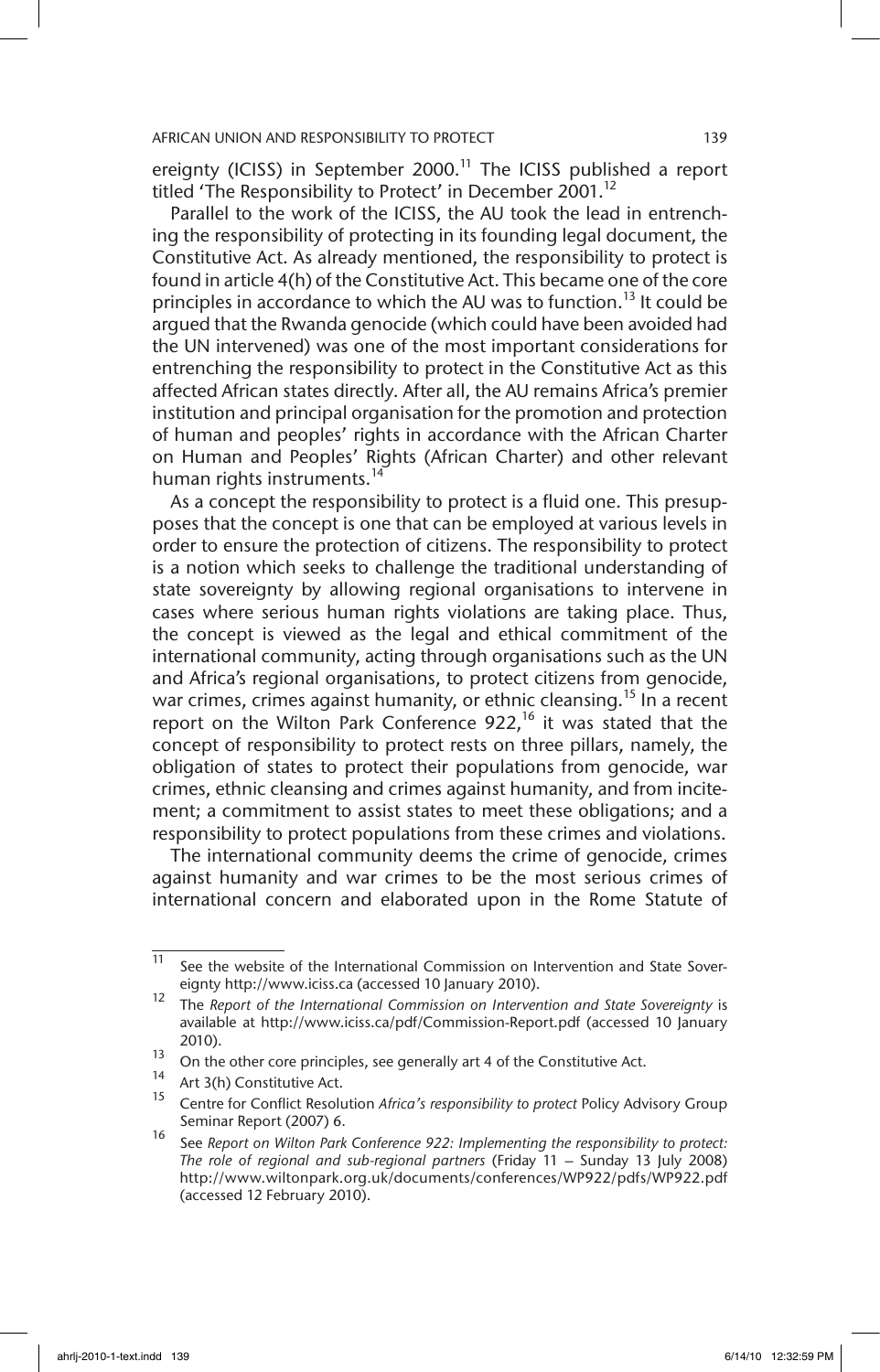the International Criminal Court (Rome Statute).<sup>17</sup> The Rome Statute has proved to be an invaluable tool in the struggle against impunity, especially in conflict-ridden places. Worth noting is the fact that those individuals who are alleged to have committed serious crimes are predominantly from the African continent,<sup>18</sup> namely, Darfur, Sudan,<sup>19</sup> the Democratic Republic of the Congo,<sup>20</sup> Central African Republic<sup>21</sup> and Uganda.<sup>22</sup>

The above-mentioned serious crimes of international concern involve grave violations of human rights. Over and above the entrenchment of the responsibility to protect in article 4(h) of the Constitutive Act, African leaders have acknowledged the concept as an essential tool in preventing and halting war crimes, ethnic crimes, crimes against humanity and genocide. Africa's classic example of the expression of the responsibility to protect is found in an address by the Rwandan President, Paul Kagame, during a 2005 World Summit:<sup>23</sup>

Never again should the international community's response be left wanting. Let us resolve to take collective action in a timely and decisive manner. Let us also commit to put in place early warning mechanisms and ensure that preventive interventions are the rule rather than the exception.

After the 1994 Rwanda genocide, African states grappled with the question of whether the UN was still the body of choice to bring about peace and security on the continent. In the most general sense, as Evans puts it, the international community has conspicuously failed to maintain the peace since the end of the Cold War.<sup>24</sup> Evans and Sah-

 $\frac{17}{17}$  The text of the Rome Statute was circulated as document A/CONF 183/9 of 17 July 1998 and corrected by *procès-verbaux* of 10 November 1998, 12 July 1999, 30 November 1999, 8 May 2000, 17 January 2001 and 16 January 2002. The Statute entered into force on 1 July 2002. On the international crimes, see arts 5-8 of the Rome Statute. Although the crime of aggression is listed in art 5(1)(d), art 5(2) provides that the Court shall exercise jurisdiction over the crime of aggression once a provision is adopted in accordance with arts 121 and 123, defining the crime and setting out the conditions under which the Court shall exercise jurisdiction with respect to this crime. The article further provides that such a provision shall be consistent with the relevant provisions of the Charter of the United Nations.

<sup>18</sup> See situations and cases at http://www.icc-cpi.int/cases.html (accessed 22 February 2010).

<sup>19</sup> *The Prosecutor v Ahmad Muhammad Harun ('Ahmad Harun') Ali Muhammad Ali Abd-Al-Rahman ('Ali Kushayb')* ICC-02/05-01/07.

<sup>20</sup> *The Prosecutor v Thomas Lubanga Dyilo* ICC-01/04-01/06; *The Prosecutor v Bosco Ntaganda* ICC-01/04-02/06; *The Prosecutor v Germain Katanga and Mathieu Ngudjolo Chui* ICC-01/04-01/07.

<sup>21</sup> *The Prosecutor v Jean-Pierre Bemba Gombo* ICC-01/05-01/08.

<sup>22</sup> *The Prosecutor v Joseph Kony, Vincent Otti, Okot Odhiambo and Dominic Ongwen* ICC-02/04-01/05.

 $23$  See 'The responsibility to protect: Towards a collective African response to genocide, war crimes and crimes against humanity' http://www.responsibilitytoprotect.org/ index.php?module=uploads&func=download&fileId=421 (accessed 10 January 2010).

<sup>24</sup> See generally G Evans *Co-operative security and interstate conflict* (1994) 1-8.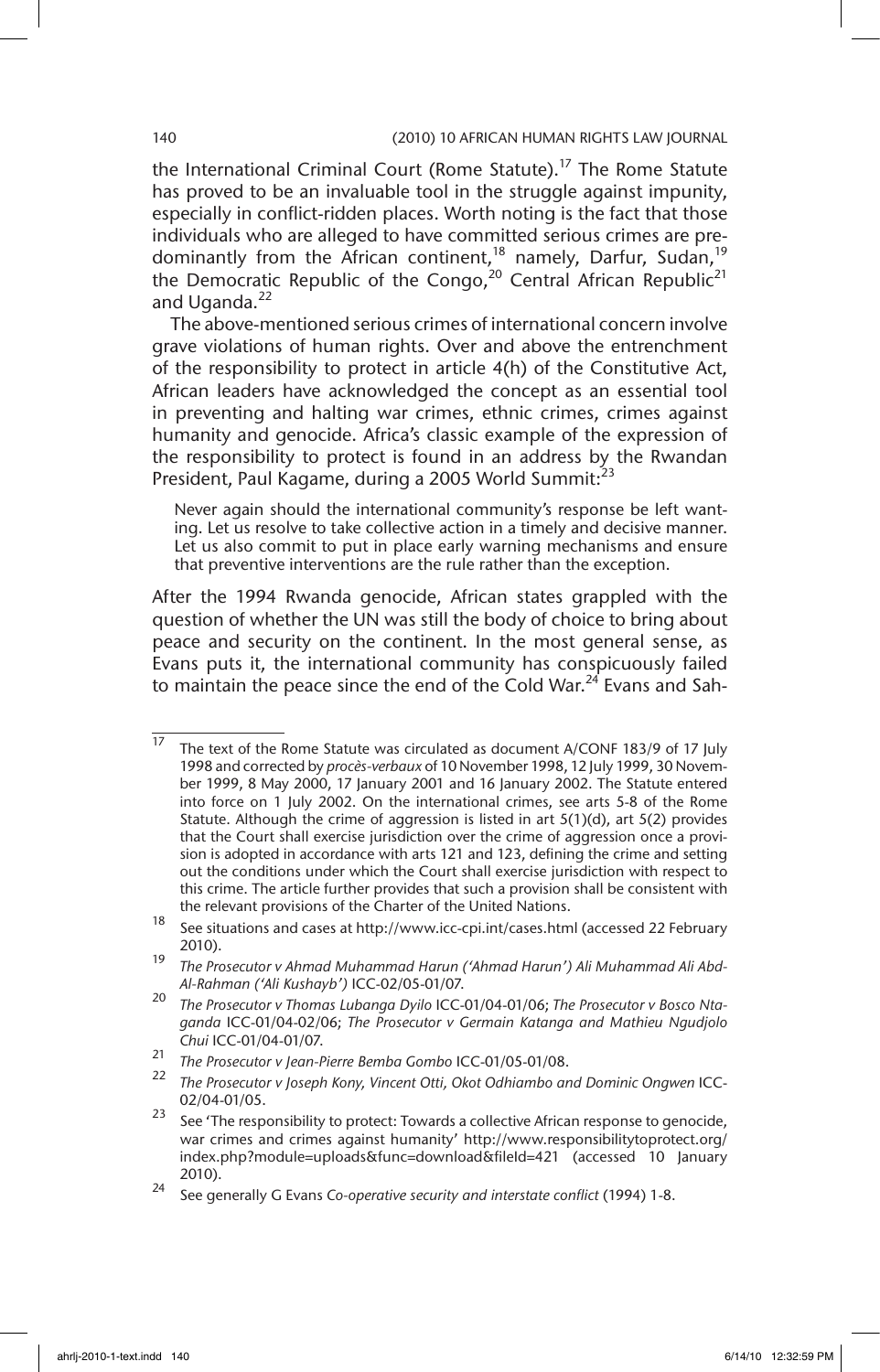# AFRICAN UNION AND RESPONSIBILITY TO PROTECT **141** and the state of the state of the state of the state of the state of the state of the state of the state of the state of the state of the state of the state of the state of

noun have clearly pointed out that '[i]n this new century, there must be no more Rwandas'.<sup>25</sup> This statement highlights the AU's approach in addressing human rights and international security within the African continent.

In March 2005, during the 7th extraordinary session of the AU's Executive Council, the AU affirmed the acceptance of the responsibility to protect in a document titled 'The Common African Position on the Proposed Reform of the United Nations'*,* otherwise known as the Ezulwini Consensus. According to the Ezulwini Consensus, it was noted that the General Assembly and the Security Council of the UN are situated far away from the reality of the African conflict scenes, and may not be in a position to undertake effectively a proper appreciation of the nature and development of African conflict situations. In addressing this challenge, it was critical for regional organisations in areas of proximity to conflicts to be empowered to intervene with the approval of the UN Security Council. What also came out of the Ezulwini Consensus was the realisation that in certain circumstances, which require urgent attention, the approval of the UN Security Council could be granted *ex-post facto*. 26

In January 2009, the Heads of State and Government unanimously affirmed at the 2005 UN World Summit that 'each individual state has the responsibility to protect its populations from genocide, war crimes, ethnic cleansing and crimes against humanity'.<sup>27</sup> The Heads of State and Government at the Summit outlined a three-pillar strategy in implementing the responsibility to protect: pillar one, the protection of the state, comprising of the enduring responsibility of the state to protect its populations, whether nationals or not, from genocide, war crimes, ethnic cleansing and crimes against humanity, and from their incitement; pillar two, international assistance and capacity building, comprising of the commitment of the international community to assist states in meeting those obligations; and pillar three, timely and decisive response, comprising of the responsibility of member states to respond collectively in a timely and decisive manner when a state is manifestly failing to provide such protection.<sup>28</sup>

It must be noted that this three-pillar strategy complements the ICISS-proposed three-dimensional definition of the responsibility as  $follows: <sup>29</sup>$ 

<sup>25</sup> G Evans & M Sahnoun 'The responsibility to protect' (2002) 81 *Foreign Affairs* 6.

AU Executive Council 'The common African position on the proposed reform of the United Nations: The Ezulwini Consensus' http://www.africa-union.org/News\_ Events/Calendar\_of\_%20Events/7th%20extra%20ordinary%20session%20ECL/ Ext%20EXCL2%20VII%20Report.doc (accessed 29 March 2010).

 $27$  See the Report of the UN Secretary-General on implementing the responsibility to protect, 12 January 2009, A/63/677.

 $\frac{28}{29}$  As above.

Report of the International Commission on Intervention and State Sovereignty (n 8 above) 17.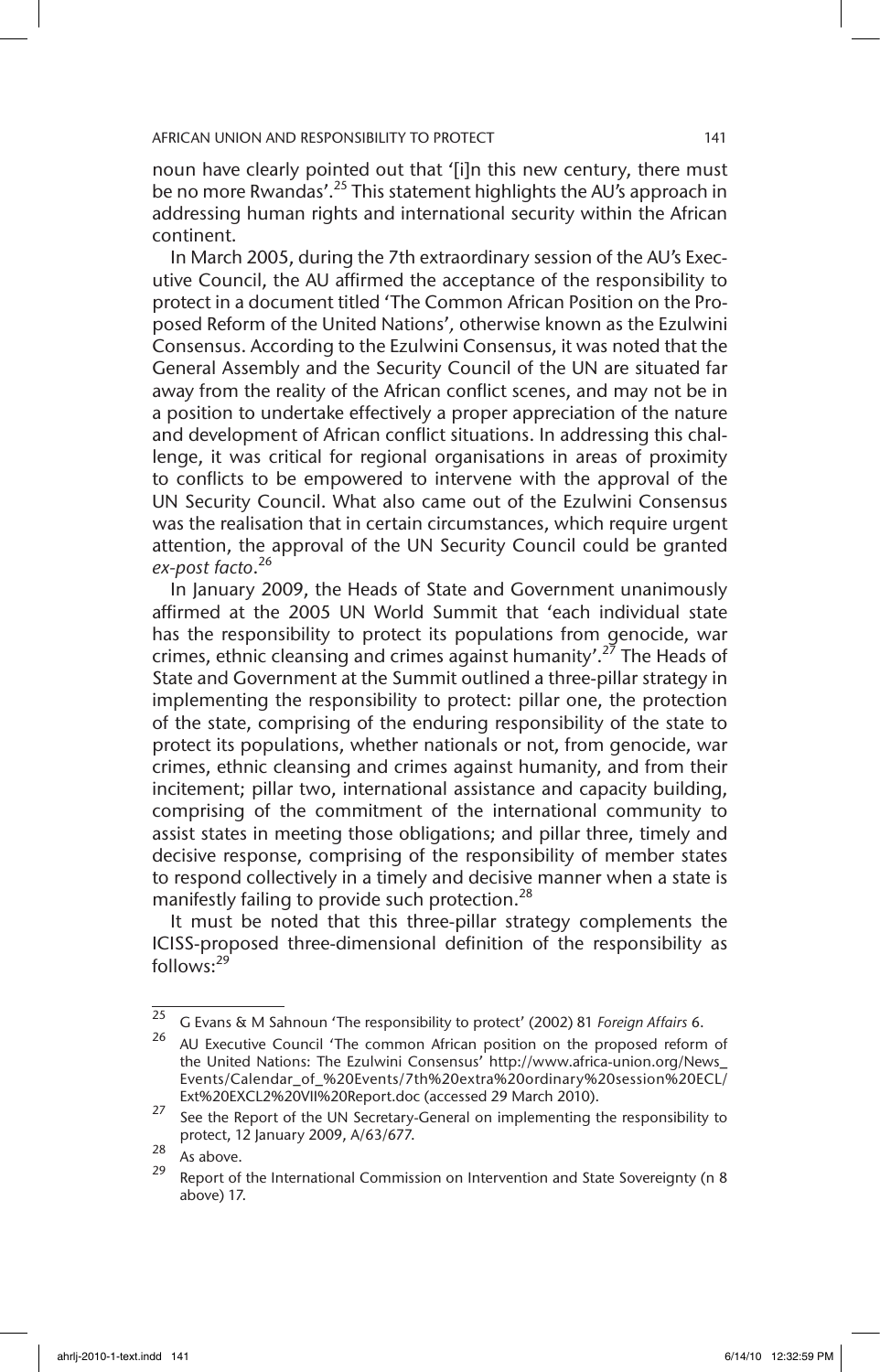First, the responsibility to protect implies an evaluation of the issues from the point of view of those seeking or needing support, rather than those who may be considering intervention. This preferred terminology refocuses the international searchlight back where it should always be, that is, on the duty to protect communities from mass killing, women from systematic rape and children from starvation.

Secondly, the responsibility to protect acknowledges that the primary responsibility in this regard rests with the state concerned, and that it is only if the state is unable or unwilling to fulfill this responsibility, or is itself the perpetrator, that it becomes the responsibility of the international community to act in its place. In many cases, the state will seek to acquit its responsibility in full and active partnership with representatives of the international community. Thus the 'responsibility to protect' is more of a linking concept that bridges the divide between intervention and sovereignty; the language of the 'right or duty to intervene' is intrinsically more confrontational.

Thirdly, the responsibility to protect means not just the 'responsibility to react,' but the 'responsibility to prevent' and the 'responsibility to rebuild' as well. It directs our attention to the costs and results of action versus no action, and provides conceptual, normative and operational linkages between assistance, intervention and reconstruction.

The definition of the first proposed dimension is very important in the sense that those seeking or needing support, that is, human beings, are the focal point for human security. The responsibility to protect should be most concentrated on the human needs of those seeking protection and support.<sup>30</sup> After all, the Universal Declaration of Human Rights (Universal Declaration) provides that '[a]ll human beings are born free and equal in dignity and rights'.<sup>31</sup> By virtue of this fact, anything that threatens such freedom, equal dignity and fundamental rights should be guarded against. Hence the need for states' responsibility to protect human beings, regardless of any distinction of any kind, such as race, colour, sex, language, religion, political or other opinion, national or social origin, property, birth or other status.<sup>32</sup> This proposed dimension also points to the more serious forms of threats to human security, namely, mass killings, the systematic rape of women and the starvation of children. The responsibility for states to intervene in these situations cannot be gainsaid. It is also for this reason that specific international treaties have been adopted both at the international and regional levels with the main objective of addressing such challenges, which are rife within the African continent.

The definition of the second dimension proposed gives an indication that the primary responsibility to protect rests with none other than the state concerned. The international community, therefore, assumes the secondary responsibility, in the event that the state concerned fails or is unwilling to protect its citizens. The principle of sovereignty in this

 $\frac{30}{31}$  n 8 above, 15.

 $31$  Art 1 Universal Declaration.

Art 2 Universal Declaration.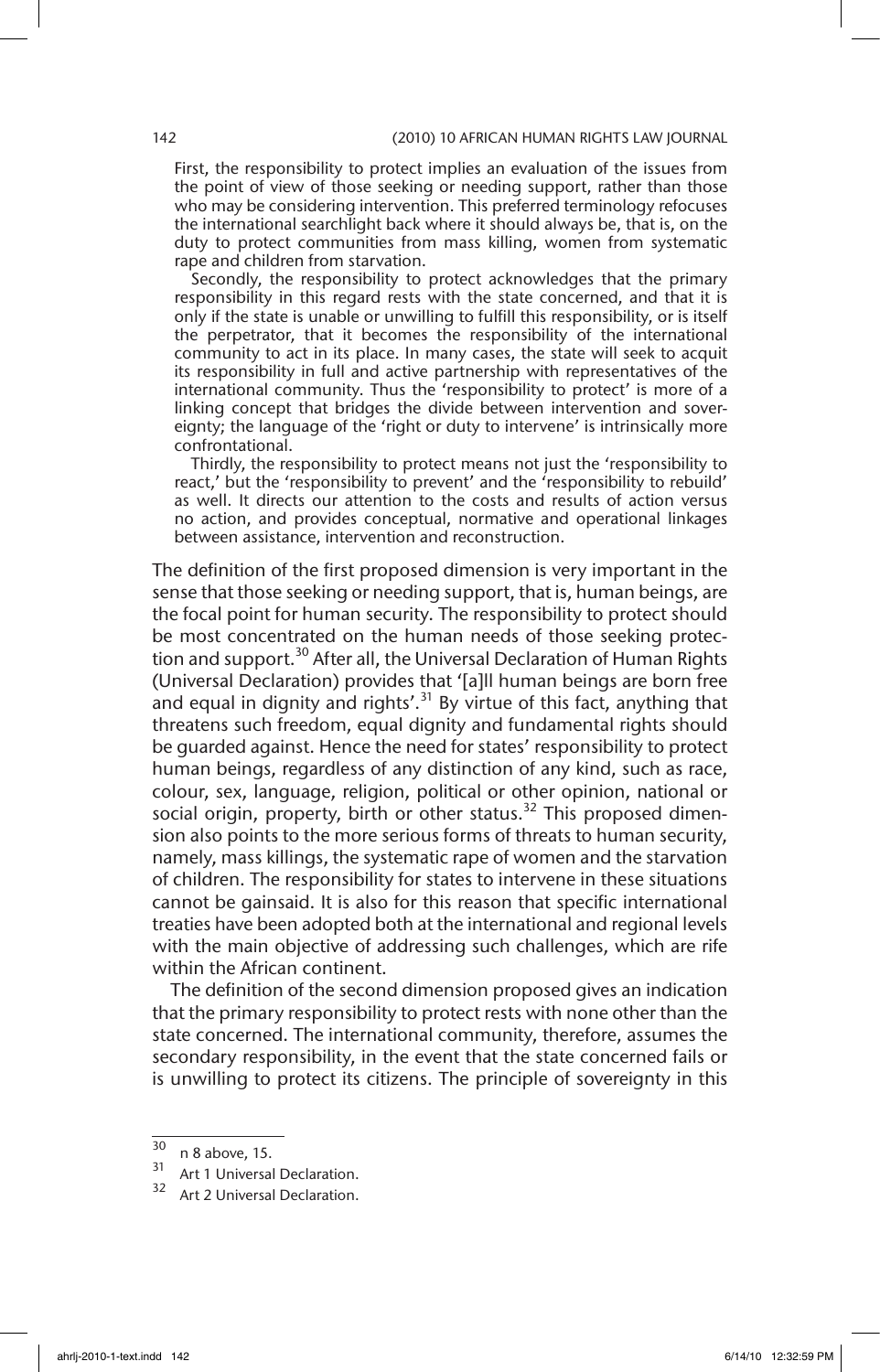situation cannot inhibit the operationalisation of the responsibility to protect at the international level. According to the ICISS, the UN is an organisation dedicated to the maintenance of international peace and security on the basis of protecting the territorial integrity, political independence and national sovereignty of its member states.<sup>33</sup> The ICISS further states that the fact that the overwhelming majority of today's armed conflicts are internal has, among other things, presented the UN with the major difficulty of reconciling the principle of sovereignty and its mandate to maintain international peace and security, coupled with its compelling mission to promote the interests and welfare of people within those states experiencing armed conflicts.  $34$ 

This dilemma is equally true with the AU, whose objective is, among others, to defend the sovereignty, territorial integrity and independence of its member states.<sup>35</sup> Yet, it is also entrusted with the responsibility of promoting peace, security and stability on the continent,<sup>36</sup> which may arguably entail a violation of the principle of sovereignty. Since member states of international organisations such as the UN and AU voluntarily accept international obligations as responsible members of the community of states upon signing treaties, they accept the responsibilities of memberships flowing from their membership of such organizations. This is because treaties of international organisations are binding once ratified, accepted, approved or acceded to. The Vienna Convention on the Law of Treaties of 1969 provides that the terms 'ratification', 'acceptance', 'approval' and 'accession' mean the international act so named, whereby a state establishes on the international plane its consent to be bound by a treaty.<sup>37</sup> According to the ICISS Report, '[t]here is no transfer or dilution of state sovereignty. But there is a necessary re-characterisation involved: from *sovereignty as control to sovereignty as responsibility* in both internal functions and external duties.'38

In dissecting the notion of sovereignty as responsibility, the ICISS Report states that it has a threefold significance,  $39$  namely, one, that it implies that the state authorities are responsible for the functions of protecting the safety and lives of citizens and the promotion of their welfare; two, that it suggests that national political authorities are responsible to the citizens internally and to the international community through the UN; and three, that it means that the agents of the state are responsible for their actions, that is, they are accountable for their acts of commissions and omissions. It is through this way of thinking that international human rights norms are strengthened. The principle

- $35$  Art 3(b) Constitutive Act.
- $36$  Art 3(f) Constitutive Act.

 $\frac{38}{39}$  ICISS Report 13.

 $rac{33}{34}$  ICISS Report 13.

 $35$  As above.

<sup>&</sup>lt;sup>37</sup> Art 2(1)(b) Vienna Convention on the Law of Treaties of 1969.

As above.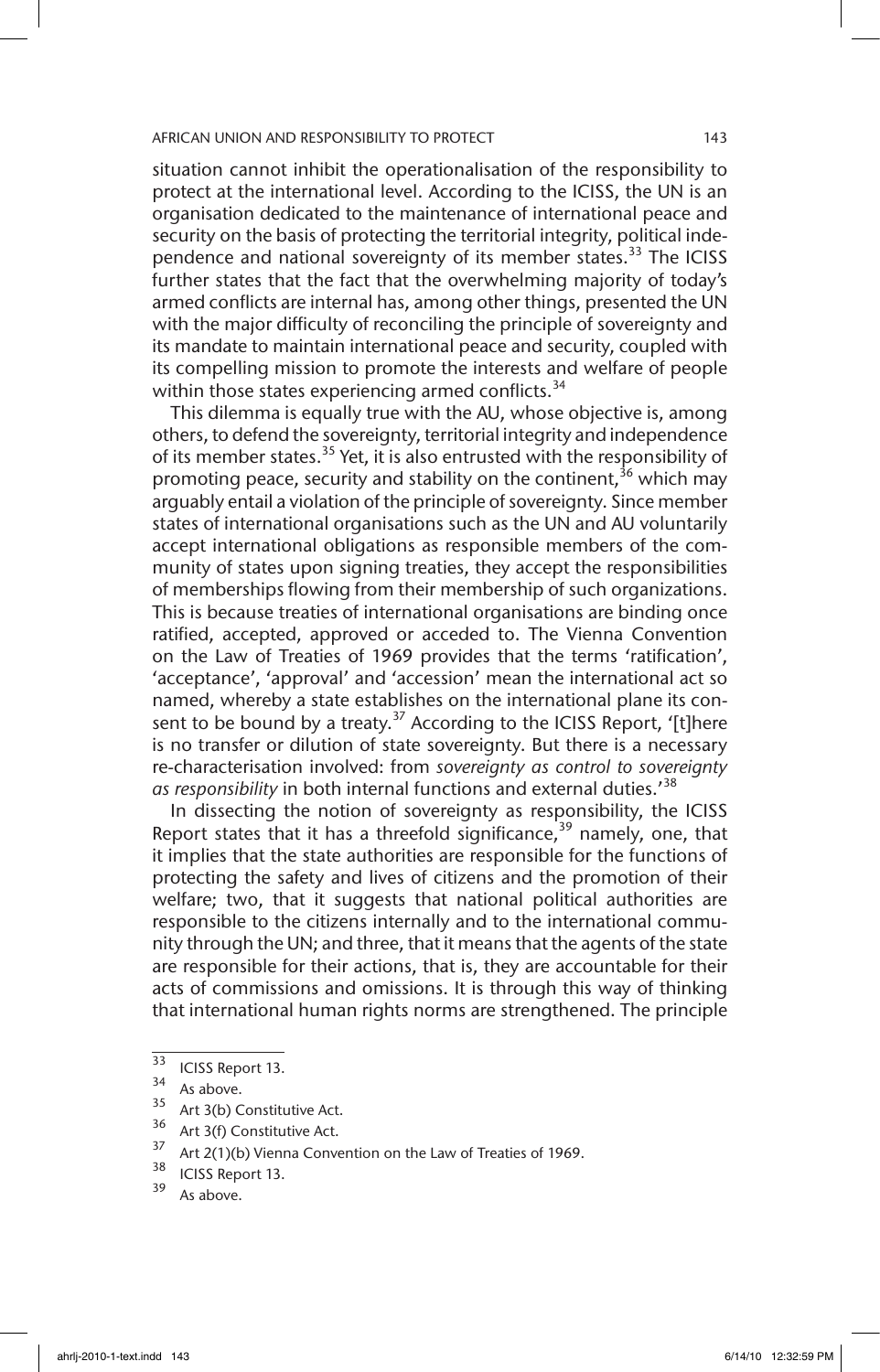of accountability, especially on the part of state agents, is important as any acts of commission or omission, which seriously violate human rights, automatically attract international criminal responsibility. In this way, sovereignty cannot be a justification for non-observance of human rights norms and standards.

The third and last proposed dimension of the responsibility to protect emphasises the 'responsibility to prevent' and the 'responsibility to rebuild' over and above the 'responsibility to react'. One of the most important aspects of the responsibility to protect is that of undertaking measures to prevent the occurrence of serious violations of human rights. In the event that such violations occur, it is also critical that once the protection aspect of the responsibility is undertaken, the state has the responsibility to rebuild in collaboration with other states and through international organisations. It is for this reason that the AU designed a policy on Post-Conflict Reconstruction and Development (PCRD) as one of its tools intended to curb the severity and repeated nature of conflicts in Africa as well as to bring about sustained development.<sup>40</sup> The policy on PCRD comprises six indicative elements, namely, security, humanitarian/emergency assistance, political governance and transition, socio-economic reconstruction and development, human rights, justice and reconciliation, and women and gender.

The responsibility to protect finds fertile ground within the concept of human security, as understood in contemporary times, human security being a concept that focuses on the security of the individual – his or her physical safety, economic and social well-being, respect for his or her dignity and worth as a human being, and the protection of human rights and fundamental freedoms.<sup>41</sup> In bringing a new dimension to the concept of human security, Kofi Annan, the former Secretary-General of the UN, stated that<sup>42</sup>

[h]uman security in its broadest sense embraces far more than the absence of violent conflict. It encompasses human rights, good governance, access to education and health care and ensuring that each individual has opportunities and choices to fulfil his or her own potential. Every step in this direction is also a step towards reducing poverty, achieving economic growth and preventing conflict. Freedom from want, freedom from fear and the freedom of future generations to inherit a healthy natural environment – these are the interrelated building blocks of human, and therefore national, security.

 $\frac{40}{40}$  See Policy on Post-Conflict Reconstruction and Development http://www.africaunion.org/root/AU/AUC/Departments/PSC/PCRD/PCRD%20Main%20Web%20 Source/index.html (accessed 30 January 2010).

<sup>41</sup> Report of the International Commission on Intervention and State Sovereignty (n 8 above) 15.

<sup>42</sup> K Annan 'Secretary-General salutes international workshop on human security in Mongolia' Press Release SG/SM/7382 http://www.un.org/News/Press/ docs/2000/20000508.sgsm7382.doc.html (accessed 29 March 2010).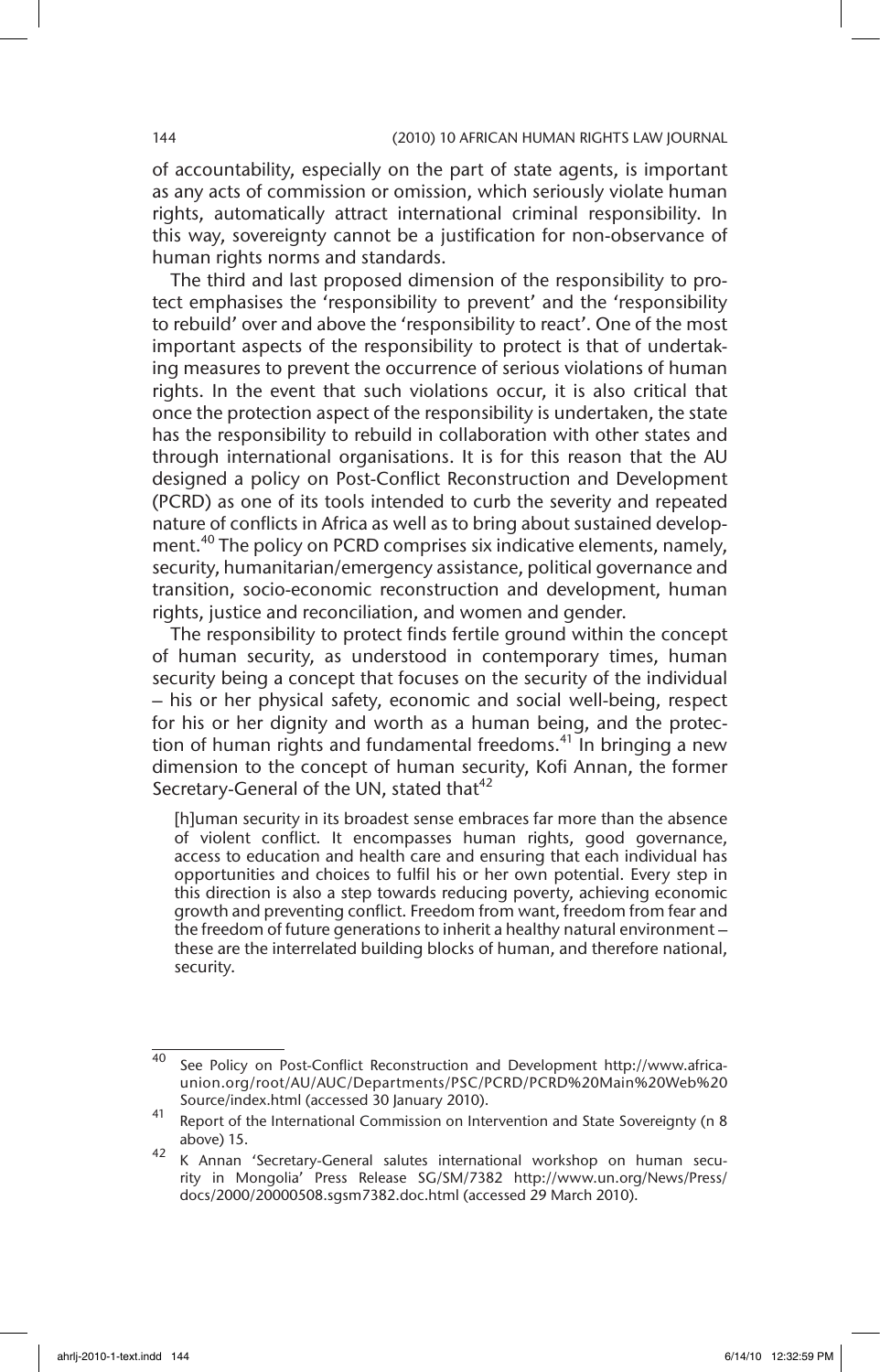The responsibility to protect, therefore, is also a concept that seeks to ensure the continuity of human security. That is to say that there is no way that human rights, good governance, access to education and health care, for instance, can be enjoyed without a state protecting human rights. It is for this reason, therefore, that in the event that human security is threatened, the responsibility to protect takes precedence in the sense that the international community has to step in, in order to protect those seeking protection or assistance. Thus, the ICISS notes that $43$ 

[t]he emerging principle in question is that intervention for human protection purposes, including military intervention in extreme cases, is supportable when major harm to civilians is occurring or imminently apprehended, and the state in question is unable or unwilling to end the harm, or is itself the perpetrator.

According to the African Union Non-Aggression and Common Defence Pact (not yet in force), 'human security' means<sup>44</sup>

the security of the individual in terms of satisfaction of his/her basic needs. It also includes the creation of social, economic, political, environmental and cultural conditions necessary for the survival and dignity of the individual, the protection of and respect for human rights, good governance and the guarantee for each individual of opportunities and choices for his/her full development.

From this definition, it is very clear that human security goes beyond the state-centric approach to security. Human security, therefore, centres on the human being. Human security can only be achieved once the basic needs of a human being are satisfied. Again, this requires states to ensure that human rights and fundamental freedoms are respected and protected for the benefit of the human being. The definition also underscores the importance of enabling the creation of social, economic, political, environmental and cultural conditions that are essential for the survival and dignity of the human being.

Human security guarantees that each individual is afforded opportunities and choices for their full development. To this end states, being the primary duty-bearers, have an enormous responsibility of ensuring that human security is achieved. In terms of the AU Non-Aggression and Common Defence Pact:<sup>45</sup>

State parties undertake to promote such sustainable development policies as are appropriate to enhance the well-being of the African people, including the dignity and fundamental rights of every human being in the context of a democratic society.

<sup>43</sup> Report of the International Commission on Intervention and State Sovereignty (n 8 above) 16.

<sup>44</sup> Adopted by the 4th ordinary session of the Assembly held in Abuja, Nigeria, on 31 January 2005.

<sup>45</sup> Art 3(c) of the AU Non-Aggression and Common Defence Pact.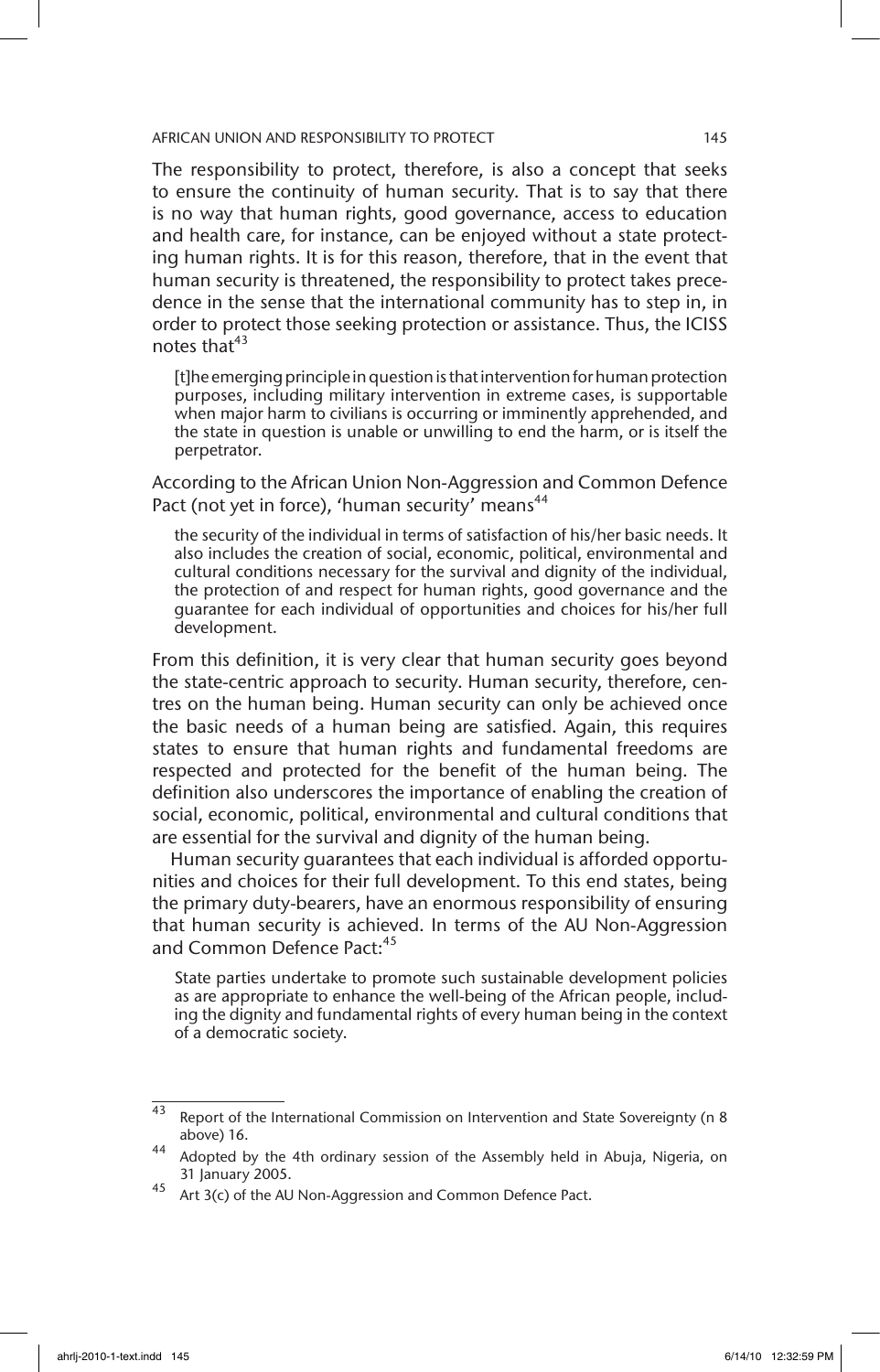This provision underscores the importance of the promotion of sustainable development, pursued by the AU on the African continent. This ties in well with Africa's contemporary development blueprint, the New Partnership for Africa's Development (NEPAD).<sup>46</sup> NEPAD's main objective is to place African countries individually and collectively on a path of sustainable growth and development and by so doing to put a stop to the escalating marginalisation of the continent.<sup>47</sup> Thus, NEPAD's role in the promotion of human rights in Africa cannot be overemphasised as it addresses the issue of development, which is essential for the survival and well-being of the individual.<sup>48</sup>

# 3 Responsibility to protect under the African Union

That the maintenance of international security is the primary responsibility of the UN, particularly the UN Security Council, is now settled.<sup>49</sup> Within the African context, it may be argued that the maintenance of security, which is regional in nature, is the primary responsibility of the AU, particularly the Peace and Security Council of the AU (PSCAU). Thus, the AU's work on peace and security contributes towards international security. According to Sutterlin:<sup>50</sup>

Now, as the definition of international security has broadened to encompass not only peace between states but also the security of populations within states, economic and social progress are increasingly seen as essential to international security and peace.

The AU has in principle become the vanguard of an emerging regional African government aimed at fostering mechanisms for co-operation among African states and has as its main objective to promote peace, security and stability on the continent, thus contributing to international security.<sup>51</sup>

According to Evans:<sup>52</sup>

<sup>46</sup> NEPAD was launched at a special summit in Abuja, Nigeria, on 23 October 2001. See NEPAD http://www.nepad.org/documents/nepad\_english\_version.pdf (accessed 12 January 2010). On the progress on NEPAD, see a report by Prof Wiseman L Nkuhlu *The New Partnership for Africa's Development: The journey so far* (June 2005) http:// www.nepad.org/2005/files/documents/journey.pdf (accessed 12 January 2010). The NEPAD document is available at http://www.nepad.org/AA0010101.pdf (accessed 12 January 2010).

 $\frac{47}{18}$  Para 67 of the NEPAD document.

<sup>48</sup> See generally S Gumedze 'The New Partnership for Africa's Development (NEPAD) and human rights' (2006) 22 *South African Journal on Human Rights* 144.

<sup>49</sup> See art 24 of the UN Charter.

JS Sutterlin The United Nations and the maintenance of international security: A chal*lenge to be met* (1995) 4.

<sup>51</sup> See generally art 4 of the Constitutive Act of the AU.<br> $52\degree$  C Figure Conservative considered intertate conflict (1)

<sup>52</sup> G Evans *Co-operative security and interstate conflict* (1994) 1-8.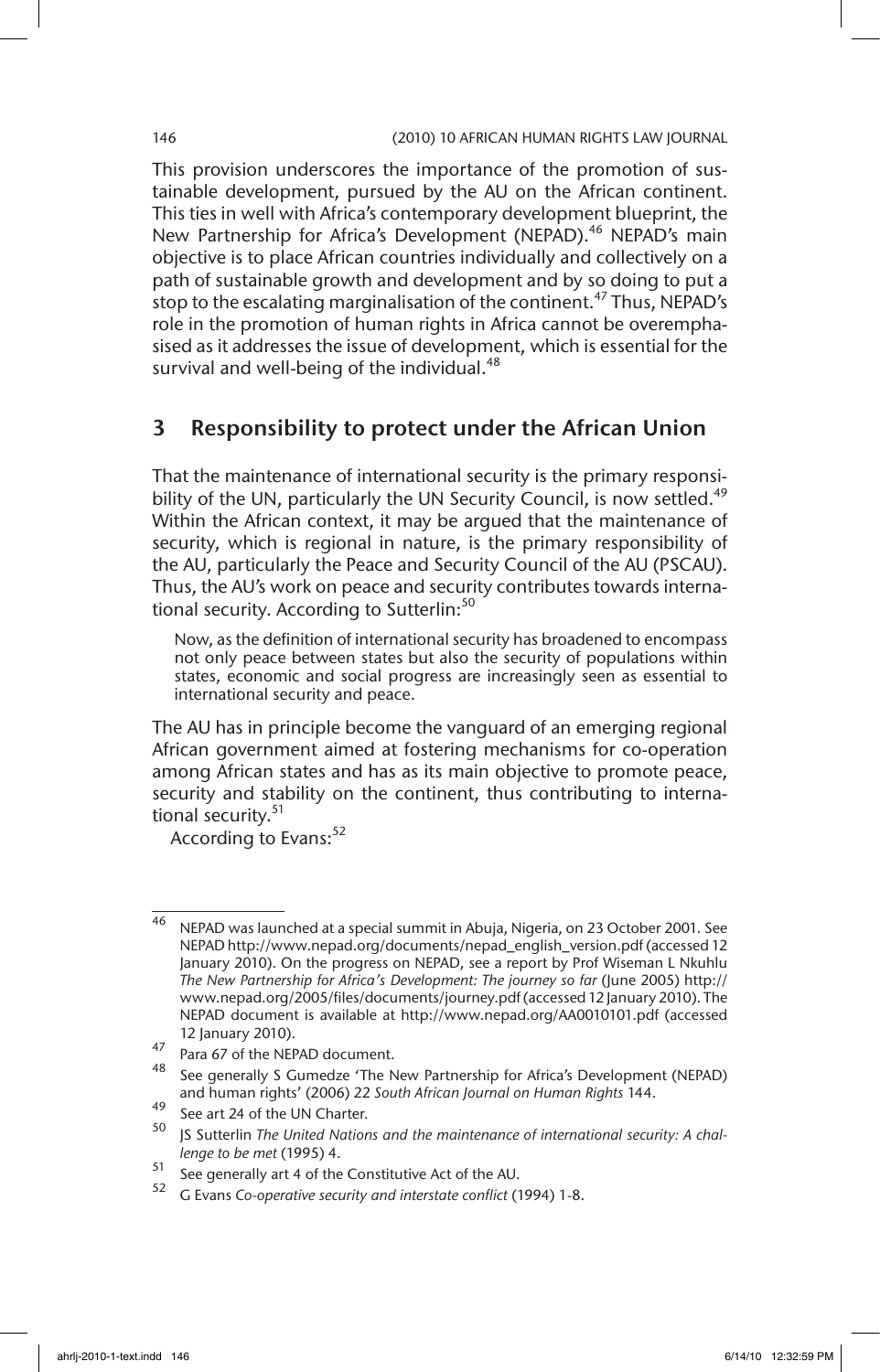It is a central characteristic of the responsibility to protect norm, properly understood, that it should only involve the use of coercive military force as a last resort: when no other options are available, this is the right thing to do morally and practically, and it is lawful under the UN Charter.

In the event that governments are unable or unwilling to protect their citizens from genocide, war crimes, crimes against humanity and ethnic cleansing, the international community has a responsibility to protect those vulnerable populations. When the UN fails in its responsibility to protect, it is incumbent upon regional organisations, such as the AU, to fill in the gaps that the UN leaves as a result of its bureaucratic challenges in its attempt to protect citizens from serious violations of human rights. It is also for this reason that the AU has developed its own security architecture, which will ensure that the responsibility to protect, as we understand it, is effected at the regional level in order to complement this responsibility at the UN level. Below the paper focuses on the responsibility to protect as provided for in the Constitutive Act.

# 3.1 Article 4(h) of the Constitutive Act: Collective intervention by the African Union

In establishing the AU, its member states were, among other things, determined to promote and protect human rights on the continent, thus operationalising the responsibility to protect at the regional level.<sup>53</sup> This responsibility is solidified and elaborated upon through the express objective of the AU of promoting and protecting human and peoples' rights.54 This objective gives a clear and unambiguous directive that it shall be undertaken 'in accordance with the African Charter on Human and Peoples' Rights and other relevant human rights instruments'. Among other things, the AU is also supposed to function in accordance with a respect for human rights.<sup>55</sup> This principle, therefore, informs the responsibility to protect at the AU level. The ICISS Report argues that, while sovereign states have the primary 'responsibility to protect' their own citizens, if they prove unwilling or unable to do this, then the international community must act regardless of political sensitivities.

The Constitutive Act recognises the contested principle of non-interference by any member state in the internal affairs of another.<sup>56</sup> This, however, does not preclude the AU (as opposed to the member states) to interfere in the internal affairs of its member states. Article 4(h) of the Constitutive Act provides for the right of the AU to intervene in a member state pursuant to a decision of the Assembly with respect to grave circumstances, namely, war crimes, genocide and crimes against

 $\frac{53}{54}$  See para 9 of the Preamble to the Constitutive Act.

<sup>&</sup>lt;sup>54</sup> Art 3(h) Constitutive Act.<br> $^{55}$  Art 4(m) Constitutive Act

Art 4(m) Constitutive Act.

<sup>56</sup> Art 4(g) Constitutive Act.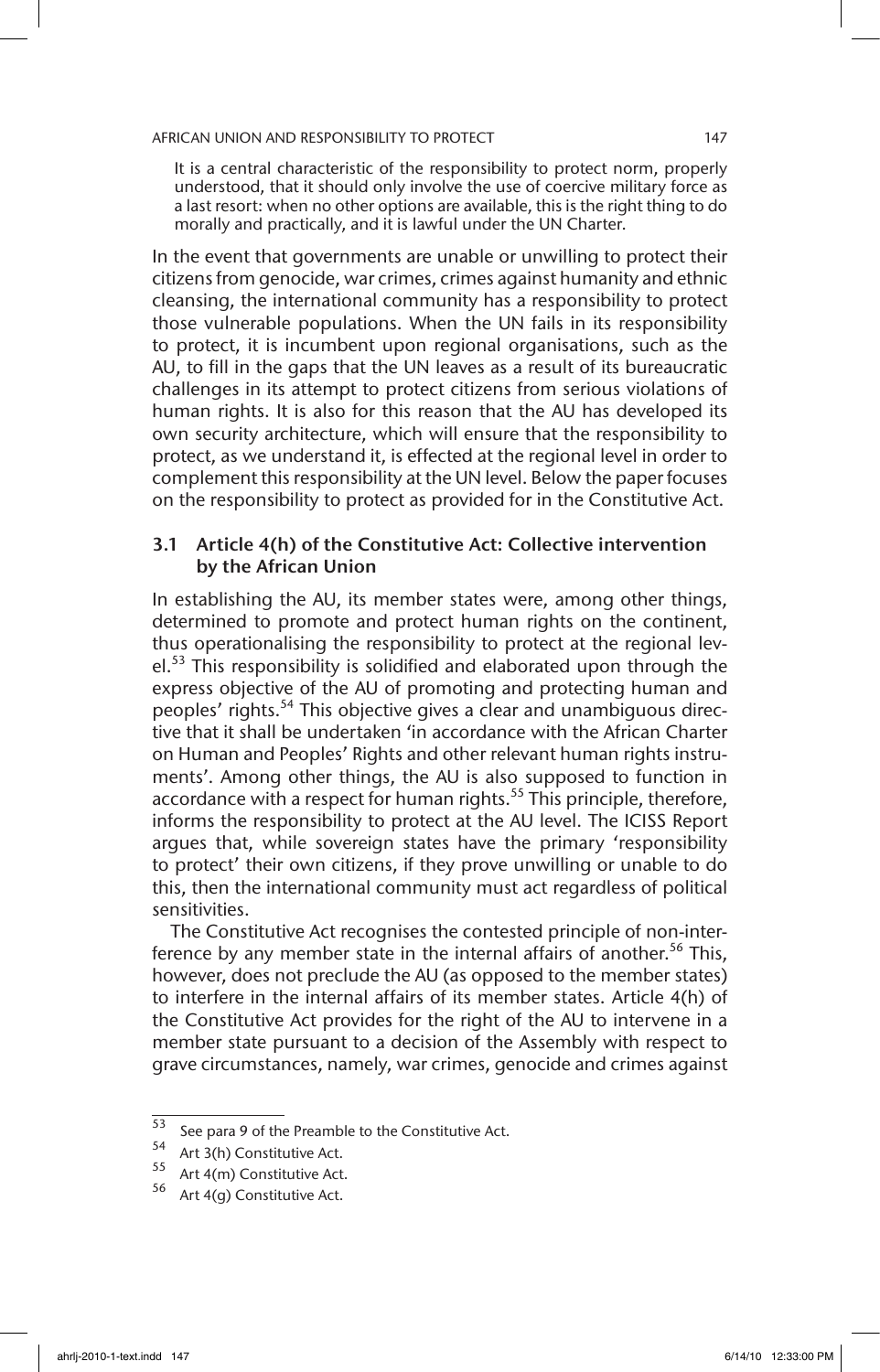humanity. This principle, therefore, formalises and operationalises the responsibility to protect at the AU level. The Constitutive Act recognises war crimes, genocide and crimes against humanity as serious violations of human rights, which it describes as 'grave circumstances'. This principle, however, limits the responsibility to protect. It is argued here that Constitutive Act should have gone beyond so-called 'grave circumstances'.

Confirming the intervention principle, article 4(j) of the Protocol Relating to the Establishment of the Peace and Security Council of the African Union (PSCAU Protocol)<sup>57</sup> provides that the PSCAU shall, in particular, be guided by

the right of the Union to intervene in a member state pursuant to a decision of the Assembly in respect of grave circumstances, namely war crimes, genocide and crimes against humanity, in accordance with article 4(h) of the Constitutive Act.

Article 4(h) of the Constitutive Act is yet to be amended so as to include in the listed international crimes a grave circumstance known as a 'serious threat to legitimate order'.58 However, this crime is not defined. According to Baimu and Sturman,<sup>59</sup> this proposed amendment clause is inconsistent with the other grounds for intervention, which aim to protect African peoples from grave violations of human rights when their governments are unable or unwilling to do so. They argue that, rather than upholding human security, the amendment is aimed at upholding state security.<sup>60</sup>

Save for the proposed amendment, article 4(j) of the PSCAU Protocol is identical to article 4(h) of the Constitutive Act. The omission of the proposed amendment from the PSCAU Protocol does not seem to have any effect as article 4(j) of that Protocol makes reference to article 4(h) of the Constitutive Act, which in turn will include the proposed amendment. The confirmation of the principle of intervention in the PSCAU Protocol further gives the responsibility to protect the prominence it deserves.

 $\frac{57}{2}$  The PSCAU Protocol entered into force on 26 December 2003 and replaced the Declaration on the Establishment within the OAU of the Mechanisms for Conflict Prevention, Management and Resolution (Cairo Declaration), while superseding the resolutions and decisions of the OAU relating to the Mechanisms for Conflict Prevention, Management and Resolution in Africa, which are in conflict with the PSCAU Protocol. See art 22 of the PSCAU Protocol.

<sup>58</sup> See art 4(h) of the Protocol on Amendments to the Constitutive Act of the African Union, adopted by the 1st extraordinary session of the Assembly of the AU in Addis Ababa, Ethiopia, on 3 February 2003 and by the 2nd ordinary session of the Assembly of the AU in Maputo, Mozambique, on 11 July 2003. As of 3 February 2010, only 25 member states had ratified this Protocol.

<sup>59</sup> See E Baimu & K Sturman 'Amendment to the African Union's right to intervene: A shift from human security to regime security?' (2003) 12 *African Security Review* 37.

 $60$  As above.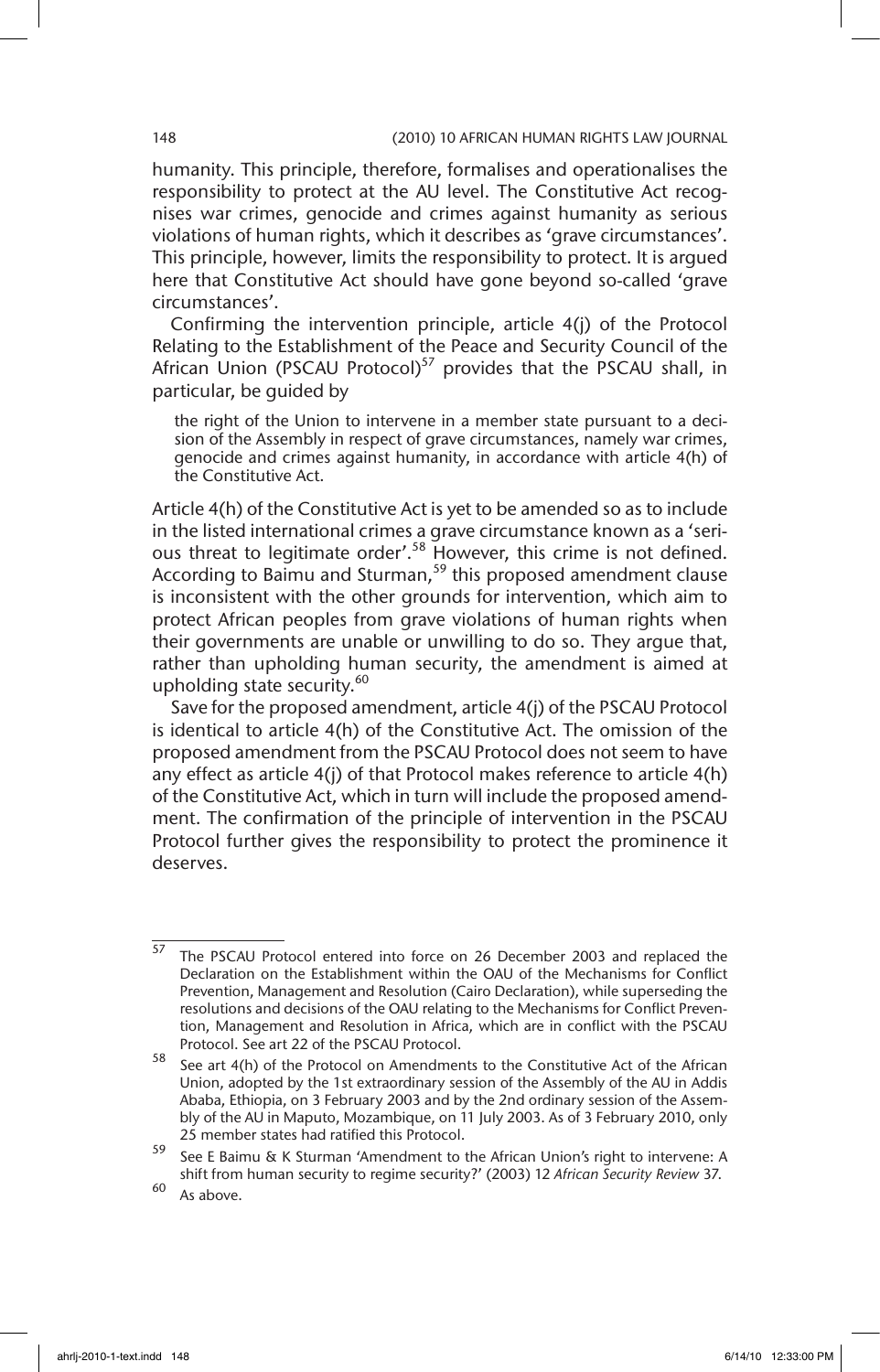According to article 4(h) of the Constitutive Act, circumstances warranting the AU's right to intervene in a member state should be considered to be 'grave'. The question of what constitutes 'grave circumstances' is likely to present a challenge, as the term 'grave' is relative. While the Constitutive Act does not precisely define what is to be considered 'grave circumstances', it nevertheless lists international crimes that qualify under such meaning, namely, war crimes, genocide and crimes against humanity. This is arguably a very simplistic approach in that confining 'grave circumstances' to only a few crimes narrows the scope of application of article 4(h) of the Constitutive Act.

The above-mentioned crimes, which constitute 'grave circumstances', have been defined in the 1998 Rome Statute of the International Criminal Court.<sup>61</sup> Over and above these, a somewhat ambiguous 'grave circumstance', namely, 'a serious threat to legitimate order' is to be added to the list through a proposed amendment, which is not yet in force. While this may be viewed as a classical example of international law in the making,  $62$  it remains to be seen what the meaning of 'a serious threat to legitimate order' will be interpreted to mean, especially given the somewhat rouge systems of governance in a number of African states which may use this proposed 'grave circumstance' as a justification for suppressing opposition within their territories. In fact, these autocratic systems of government may themselves be characterised as serious threats to legitimate order and the question then would be whether the AU should be bold enough to intervene in such circumstances.

In so far as the right to intervene is concerned, the AU will most definitely face a dilemma in making a decision of intervening in a member state. Be that as it may, before such decision is taken, a strong case has to be made to bring article 4(h) of the Constitutive Act into operation. Maluwa draws an analogy with terms such as 'threat to peace', 'breach of the peace' and 'acts of aggression', which are not defined in the UN Charter, but which the General Assembly and the Security Council of the UN have been able to determine precisely. $63$  Based on this reasoning, Maluwa notes that the establishment of the PSCAU provides a clearly-defined mechanism which will be useful in determining which situations represent serious threats to legitimate order.<sup>64</sup>

The right to intervene in member states must be sanctioned by the Assembly, which takes its decisions by consensus or, failing which, by

 $\frac{61}{61}$  See http://www.icc-cpi.int/ (accessed 19 March 2010). The Rome Statute entered into force on 1 July 2002. The definitions are found in art 8, for war crimes; art 6, for genocide; and art 7, for crimes against humanity.

<sup>62</sup> See generally T Maluwa 'The OAU/African Union and international law: Mapping new boundaries or revising old terrain?' (2004) 98 *American Society of International Law Proceedings* 232.

<sup>63</sup> Maluwa (n 62 above) 236-7.

As above.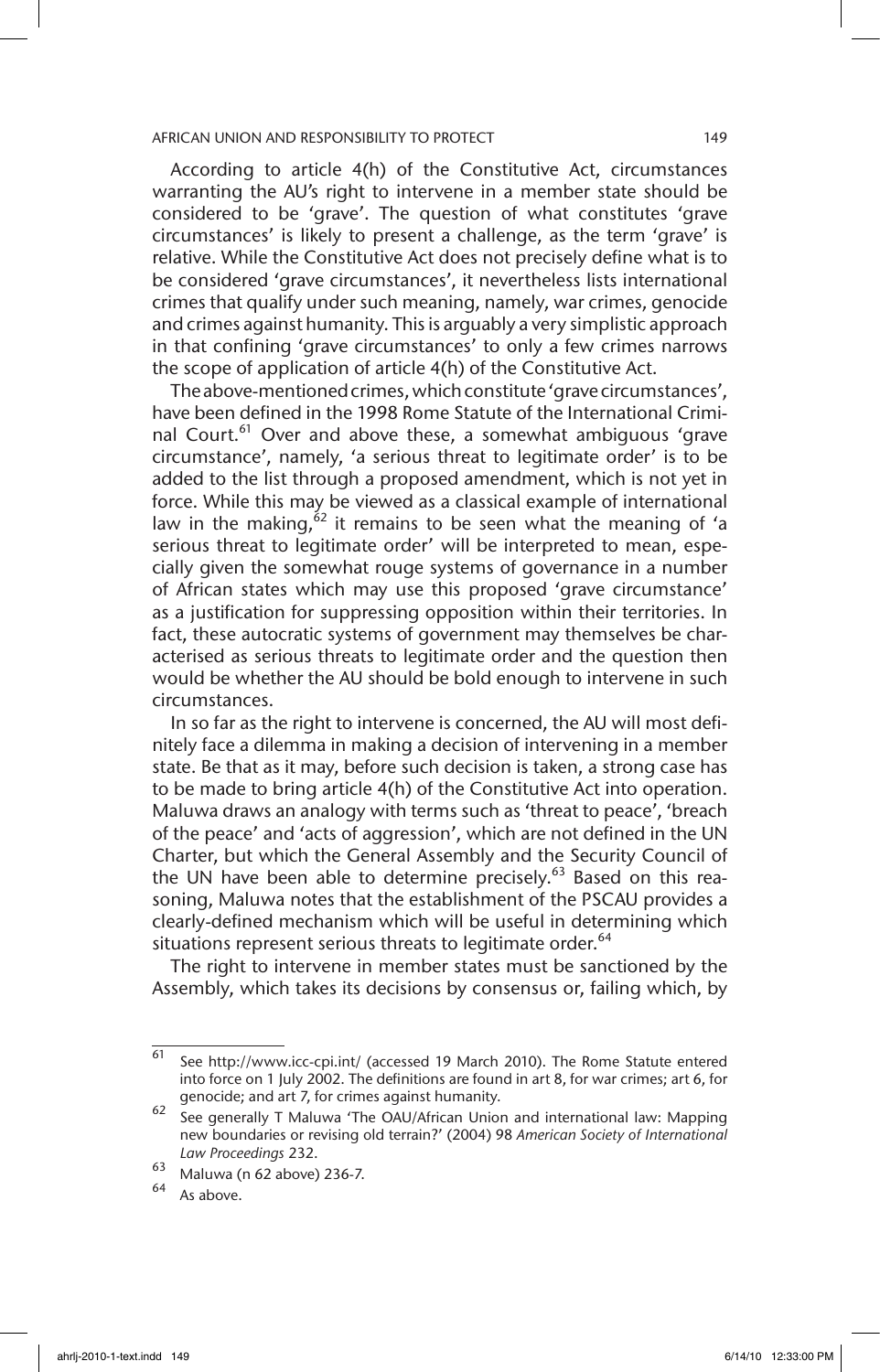a two-thirds majority of the member states of the AU.<sup>65</sup> Regarding the decision-making powers of the AU in respect of this right to intervene in a member state, Packer and Rukare raise a critical point. They argue that the fact that the Assembly is the only organ responsible to decide to intervene raises the risk of inaction.<sup>66</sup> This scepticism is based upon the Organisation of African Unity (OAU)'s practice of inaction in conflict situations in Africa, which also had the effect of impairing the credibility of the organisation dearly, particularly during the 1994 Rwanda genocide.

On the question of article 4(h) of the Constitutive Act, Kindiki argues that, since the provision is couched in terms of a 'right', meaning that the Assembly has the discretion to decide whether or not to intervene, then the consent of the target state will not be required.<sup>67</sup> He further suggests that it would have been much better had the provision been couched as a 'duty' which in his opinion would have created a sense of obligation to intervene, which in turn is more likely to move the AU into action.<sup>68</sup> Whether the 'intervention' is couched as a 'right' or a 'duty', there seems to be no way in which the AU may be held accountable for not exercising such a 'right' or undertaking such a 'duty'. One way of making the AU accountable is to enable it to accede to the African Charter in the same way that Protocol 14 of the European Convention on Human Rights makes a provision for the European Union to accede to the European Convention.<sup>69</sup>

Acceding to a human rights instrument by the AU will also create a binding mechanism and give essence to the AU's functional principle of respect for democratic principles, human rights, the rule of law and good governance as provided for in the Constitutive Act. It is also in this way that the responsibility to protect by the AU can be enforceable through a judicial or quasi-judicial process. Of course, unless and until the African Commission and the African Court on Human and Peoples' Rights (which both provide for an implementation mechanism for the African Charter) are made organs of the AU, this recommendation would be futile. By transforming these organs to be part of the AU will ensure that there is an internal system of checks and balances. These organs will be given the authority to challenge the very institution, that is, the AU, which establishes them. Even though this may create tension between the AU and these mechanisms, the responsibility to protect,

 $65$  Art 7(1) Constitutive Act.

<sup>66</sup> CAA Packer & D Rukare 'The new African Union and its Constitutive Act' (2002) 96 *American Journal of International Law* 373.

 $67$  K Kindiki 'The normative and institutional framework of the African Union relating to the protection of human rights and the maintenance of international peace and security: A critical appraisal' (2003) 3 *African Human Rights Law Journal* 107.

 $68$  As above.

See art 17 of Protocol 14 to the Convention for the Protection of Human Rights and Fundamental Freedoms, amending the control system of the Convention, Strasbourg, 13 May 2004.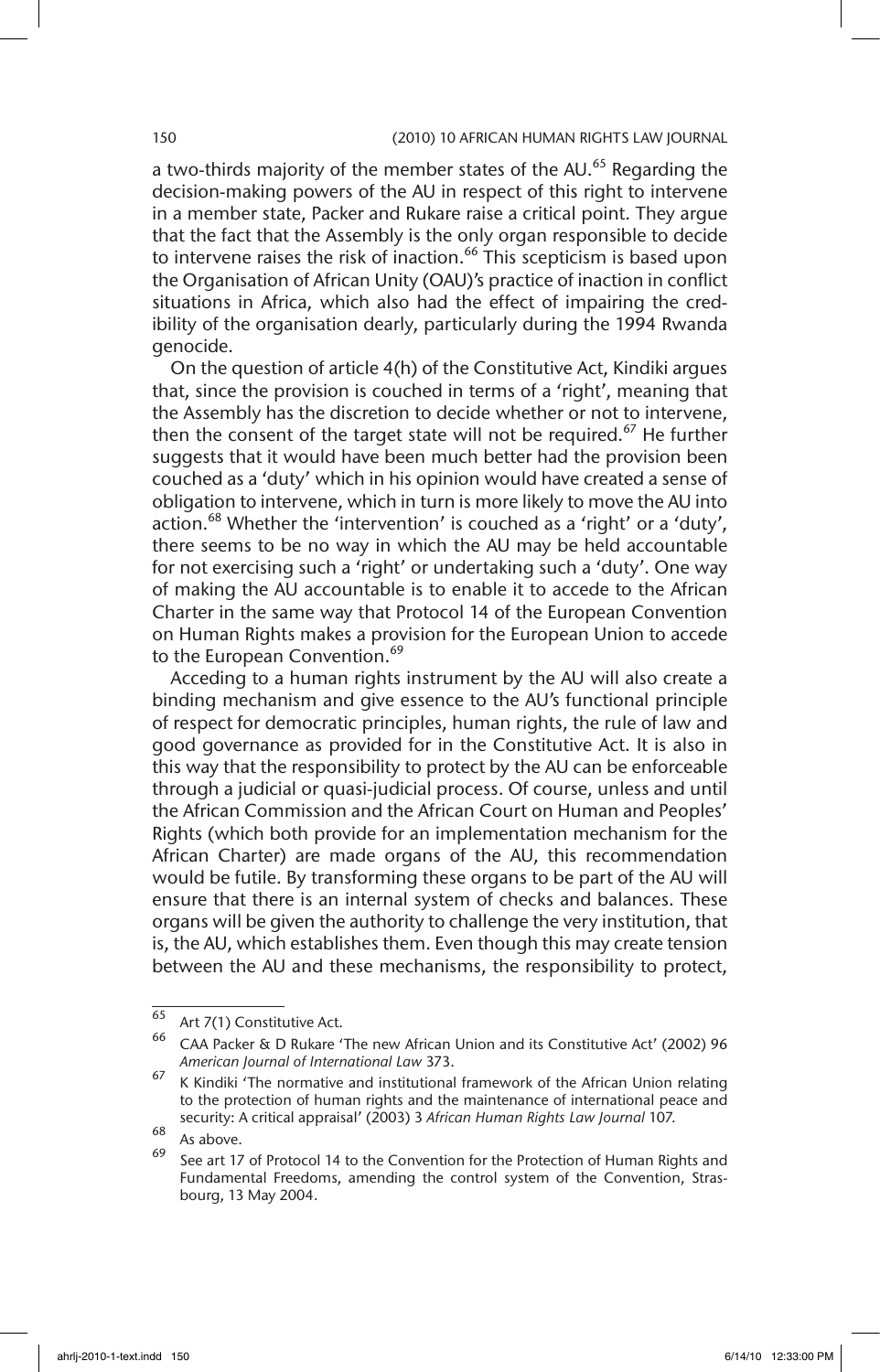however, requires effective mechanisms that will ensure that the AU is kept in constant check in order to ensure its effectiveness in protecting citizens of its member states from serious violation of human rights.

The question of the AU's right to intervene is simply left to the 'whims' of the Assembly. While the Rwanda genocide remains an indictment, it is hoped that history will not repeat itself during a time when the AU has an arguably forward-looking peace and security regime in place. If a situation necessitates the AU to exercise its right to intervene in a member state, then such a right must, without any delay, come into operation for the sake of restoring peace and security. The trend within the AU is, however, not positive and the AU is either very slow to intervene in cases requiring its intervention as a result of a violation of human rights by its own member states (as in the case of Zimbabwe), or unable to effectively address gross violations of human rights within the context of grave circumstances (as in the case of Darfur, Sudan).

In the case of the Darfur crisis in the Sudan, the AU applied the responsibility to protect, based on the principle of intervention under article 4(h) of the Constitutive Act, but not invoking the provision explicitly, by establishing the African Union Mission in Sudan (AMIS).<sup>70</sup> Originally founded in 2004, with a force of 150 troops, AMIS was a peacekeeping force operating primarily in Darfur. By mid-2005, its numbers were increased to about 7 000. Despite the AU's intervention in Darfur, the peacekeeping mission was not able to contain the violence in Darfur. The AU's intervention in Darfur is very significant in understanding the practical application of the responsibility to protect within the African context as championed by the AU. No doubt, many lessons were learned through the AU's experience in Darfur. One of the lessons is the need for a strong peace and security architecture in Africa that will be able to deal with grave circumstances such those in Darfur.

The responsibility to protect in Darfur by the AU was also complemented by the UN. For instance, through the UN Security Council Resolution 1706, the UN Security Council requested the Secretary-General 'to take the necessary steps to strengthen AMIS through the use of existing and additional United Nations operations in Darfur'.<sup>71</sup> Through the UN Security Council Resolution 1769, on 31 July 2007, the Security Council authorised and mandated 'the establishment, for an initial period of 12 months, of an AU/UN hybrid operation in Darfur (UNAMID)'. According to the UN Security Council Resolution 1769, the  $UNAMID<sup>72</sup>$ 

shall incorporate AMIS personnel and the UN Heavy and Light Support Packages to AMIS, and shall consist of up to 19 555 military personnel,

 $70$  See website on the situation in the Darfur region of the Sudan http://www.africaunion.org/DARFUR/homedar.htm (accessed 30 March 2010).

<sup>71</sup> UN Security Council Resolution 1706 (2006) S/RES/1706 (2006) 31 August 2006.

<sup>72</sup> UN Security Council Resolution 1769 (2007) S/RES/1769 (2007) 31 July 2007.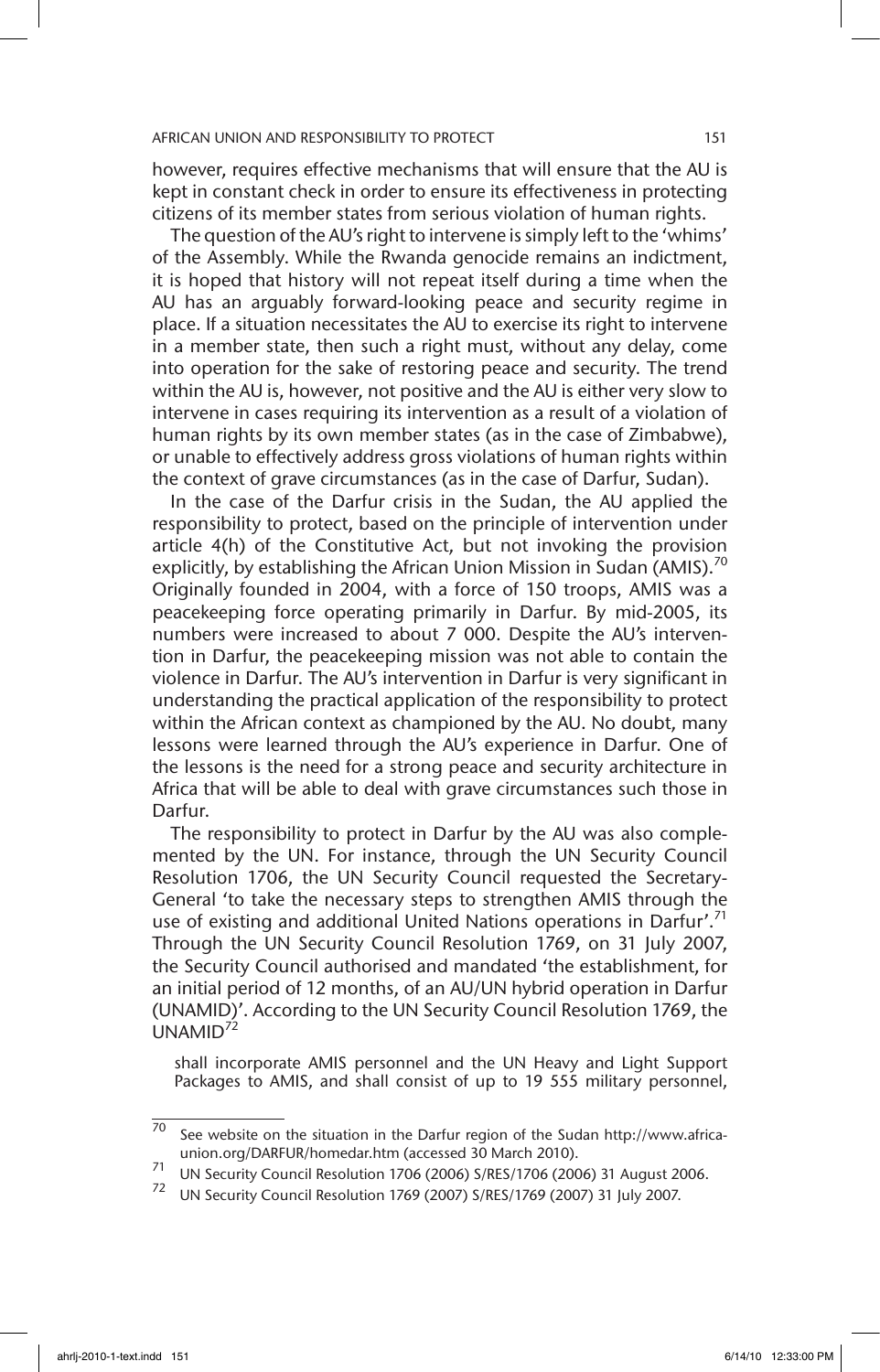including 360 military observers and liaison officers, and an appropriate civilian component including up to 3 772 police personnel and 19 formed police units comprising of up to 140 personnel each.

The mandate of UNAMID was subsequently extended for a further 12 months to 31 July 2009 through UN Security Council Resolution 1828  $(2008)<sup>73</sup>$  and for a further 12 months to 31 July 2010, through UN Security Council Resolution 1881 (2009).<sup>74</sup>

# 3.2 The principle of universal jurisdiction

From article 4(h) of the Constitutive Act flows the principle of universal jurisdiction, which is defined as 'a legal principle allowing or requiring a state to bring criminal proceedings in respect of certain crimes irrespective of the location of the crime and the nationality of the perpetrator or the victim'.<sup>75</sup> This principle has been resisted fiercely by the AU, which argues that it is being abused and misused when non-African courts indict African leaders for allegedly having committed international crimes. During its 11th ordinary session which was held between 30 June and 1 July 2008 in Sharm El-Sheikh, Egypt, the Assembly of the AU (Assembly) adopted a Decision on the Report of the Commission on the Abuse of the Principle of Universal Jurisdiction.<sup>76</sup> This decision, *inter alia*, vociferously arques that the abuse of<sup>77</sup>

the political nature and abuse of the principle of universal jurisdiction by judges from some non-African states against African leaders, particularly Rwanda, [was] a clear violation of the sovereignty and territorial integrity of these states.

The Assembly also stated that the abuse of the principle of universal jurisdiction was a development that could endanger international law, order and security.<sup>78</sup> What is intriguing is the fact that the Assembly had within the same decision expressly recognised that<sup>79</sup>

universal jurisdiction is a principle of international law whose purpose is to ensure that individuals who commit grave offences such as war crimes and crimes against humanity do not do so with impunity and are brought to justice, which is in line with article 4(h) of the Constitutive Act of the African Union.

 $\frac{73}{73}$  UN Security Council Resolution 1828 (2008) S/RES/1828 (2008) 31 July 2008.

<sup>74</sup> UN Security Council Resolution 1881 (2009) S/RES/1881 (2009) 6 August 2009.

<sup>75</sup> See eg KC Randall 'Universal jurisdiction under international law' (1988) 66 *Texas Law Review* 785-788. See also International Law Association Committee on International Human Rights Law and Practice 'Final Report on the Exercise of Universal Jurisdiction in respect of Gross Human Rights Offences' (2000) 2.

 $^{76}$  Assembly/AU/Dec.199 (XI).

See para 5(ii) of the Decision on the Report of the Commission on the Abuse of the Principle of Universal Jurisdiction.

 $78$  n 77 above, para 5(i).

n 77 above, para 3.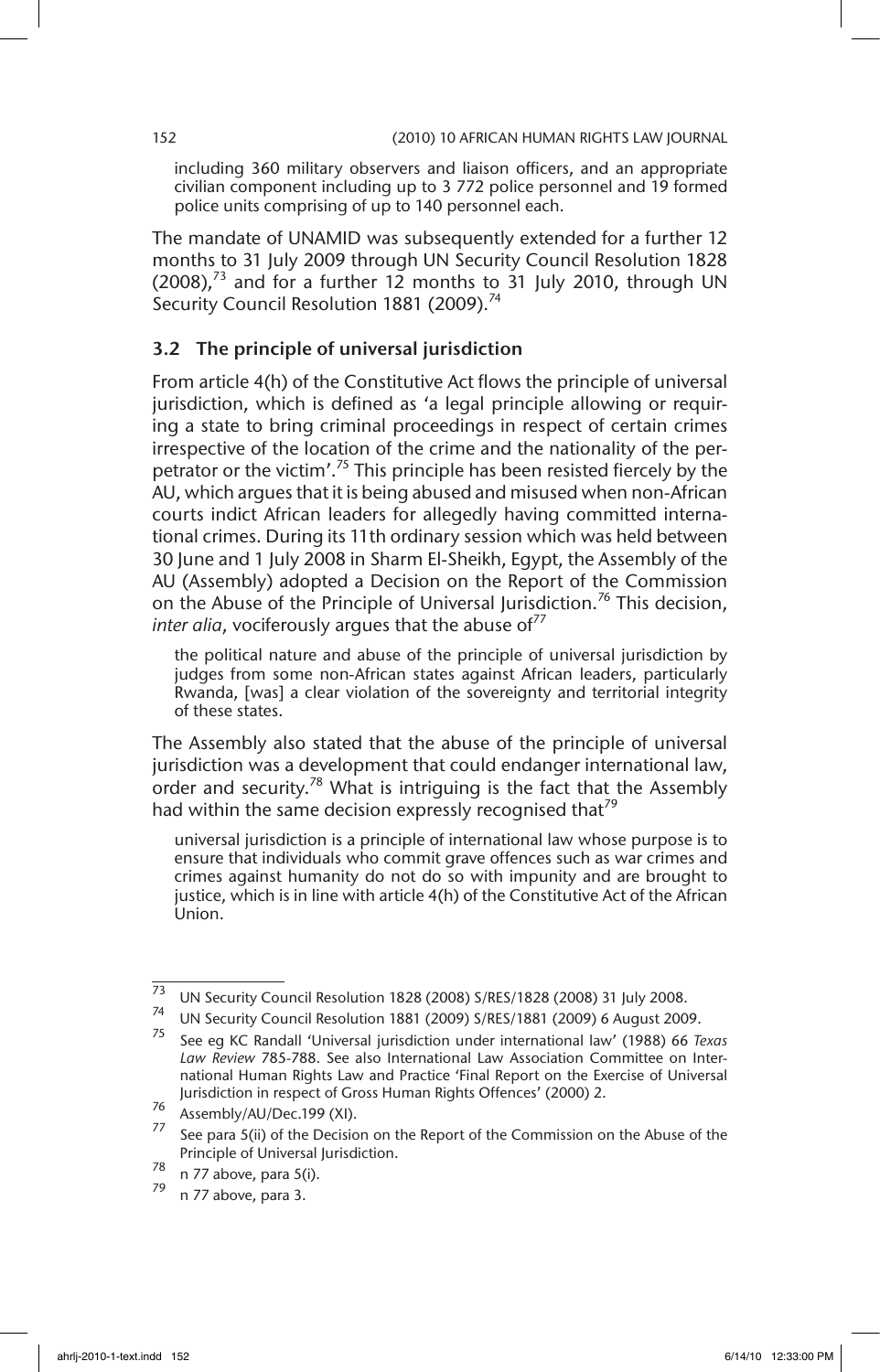What could be observed from the Assembly's standpoint in this instance is the fact that there is a move within the AU to resist at all costs the testing of the responsibility to protect in courts of law. International human rights law and international criminal law, however, protect the right of an accused to be presumed innocent until proven otherwise by a competent court or tribunal. The fact that there are several indictments against African leaders does not necessarily mean that they are guilty, as they are still presumed innocent.

In fact, the decision by the Assembly does not challenge the question of whether or not such 'judges from some non-African states' are competent to hear matters against African leaders. Instead, the justification given includes the fact that the abuse of the principle of universal jurisdiction is a development that could endanger international law, order and security<sup>80</sup> and more specifically that<sup>81</sup>

[t]he abuse and misuse of indictments against African leaders have a destabilising effect that will negatively impact on the political, social and economic development of states and their ability to conduct international relations.

In reality, however, it is only a competent court that can pronounce on the question of whether or not an indictment against an individual (notwithstanding his or her social standing) has been abused and/or misused. My view is that the AU is not a competent organ to make such a ruling without laying a legal basis for it. More over, the AU's reaction borders on an abuse of power, which seriously impedes the AU's responsibility to protect. The AU's mandate is not to shield African leaders from prosecution but to ensure that human rights are promoted and protected.

Not only has the AU been protective of the Rwandan President, Paul Kagame, against prosecution by a non-African court, but such protection has also been extended to President Omar Hassan al-Bashir of Sudan. Following an application on 14 July 2008 by the prosecutor of the International Criminal Court (ICC) for a warrant of arrest under article 58 of the Rome Statute against the Sudanese President, the AU called on the UN Security Council to suspend the ICC's indictment of the Sudanese President for Darfur war crimes.<sup>82</sup> The AU contended that the indictment would not only destabilise the country, but also undermine efforts to resolve the ongoing humanitarian crisis in Darfur. Again, the AU's reaction to the prosecutor's application for a warrant of arrest is seen as going against the principle of universal jurisdiction and the responsibility to protect. This is despite the fact that the AU, while condemning the application, reiterated the $83$ 

 $\frac{80}{81}$  n above, para 5(i).

 $\frac{81}{82}$  n above, para 5(iii).

See para 11(i) of the Communiqué of the Peace and Security Council of the AU, 142nd meeting, 21 July 2008, Addis Ababa, Ethiopia.

 $83$  n 82 above, para 2.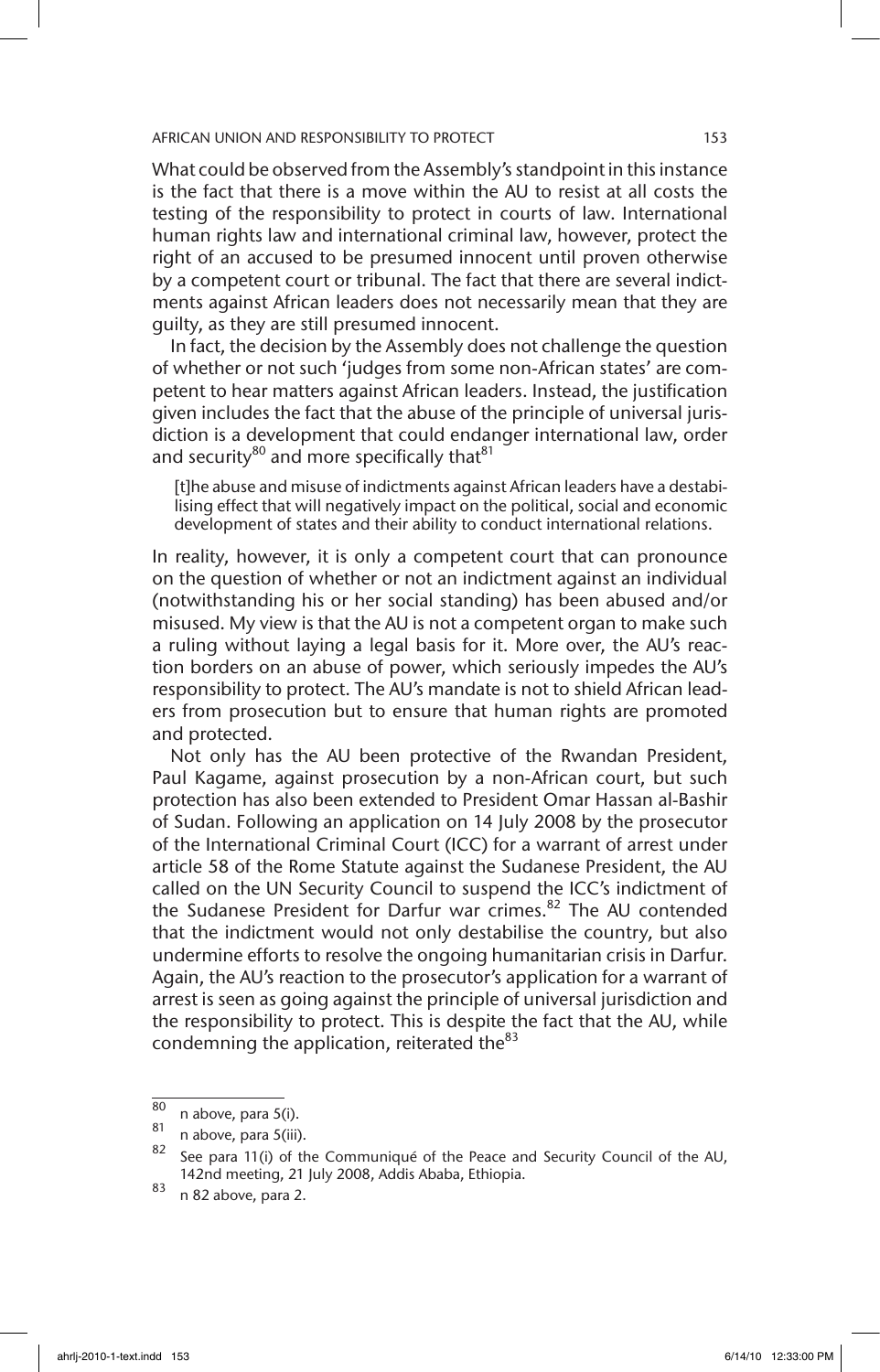AU's unflinching commitment to combating impunity and promoting democracy, the rule of law and good governance throughout the entire continent, in conformity with its Constitutive Act, and in this respect, condemns once again the gross violations of human rights in Darfur.

Without arguing on the merits of the intended proceedings against the Sudanese President, it is critical that the ICC be allowed to exercise its independence and not be subject to any interference whatsoever from the AU in particular. The AU's interference in this matter is in violation of article 26 of the African Charter which provides that state parties to the Charter shall have the duty to guarantee the independence of the courts. The ICC is a competent court that is entrusted by the international community to dispense justice, whether or not the accused person is an African leader. Indeed, one of the principles of the AU is the respect for the rule of law and it may be argued that the AU's reaction to the Prosecutor's application is a sign of a discrepancy between what the AU believes on paper and what it practises. In such a situation, the responsibility to protect cannot thrive, at least not at the AU level.

# 3.3 Art 4(j) of the Constitutive Act: Request for intervention

The responsibility to protect can also be effected by an AU member state requesting the AU to intervene in order to restore peace and security in accordance with article 4(j) of the Constitutive Act. In such a case, the importance of the decision by the AU to intervene cannot be overemphasised. The advice of the PSCAU is also important in this regard, since it seeks to enable the Assembly to make informed decisions on whether or not to intervene in a particular member state. From the above, it can be observed that not only does the AU exercise its responsibility to protect on its own volition, but it is also prompted to act by member states. It is, however, not clear if the AU can be compelled to fulfil its responsibility to protect by the citizens in their individual capacity or though representations by civil society. Having observed that the AU is not in support of its own member states' leadership being subjected to international court proceedings, it is doubtful whether such intervention can be undertaken in the case where an African leader is perpetrating violations of human rights, including the right to peace and security.

In an attempt to clarify the need to transform the 'right to intervene' into a 'responsibility to protect', Evans and Sahnoun state the following:<sup>84</sup>

If the international community is to respond to this challenge, the whole debate must be turned on its head. The issue must be reframed as an argument not about the 'right to intervene' but about the 'responsibility to protect.' And it has to be accepted that although this responsibility is owed by all sovereign states to their own citizens in the first instance, it must be

<sup>84</sup> Evans & Sahnoun (n 25 above).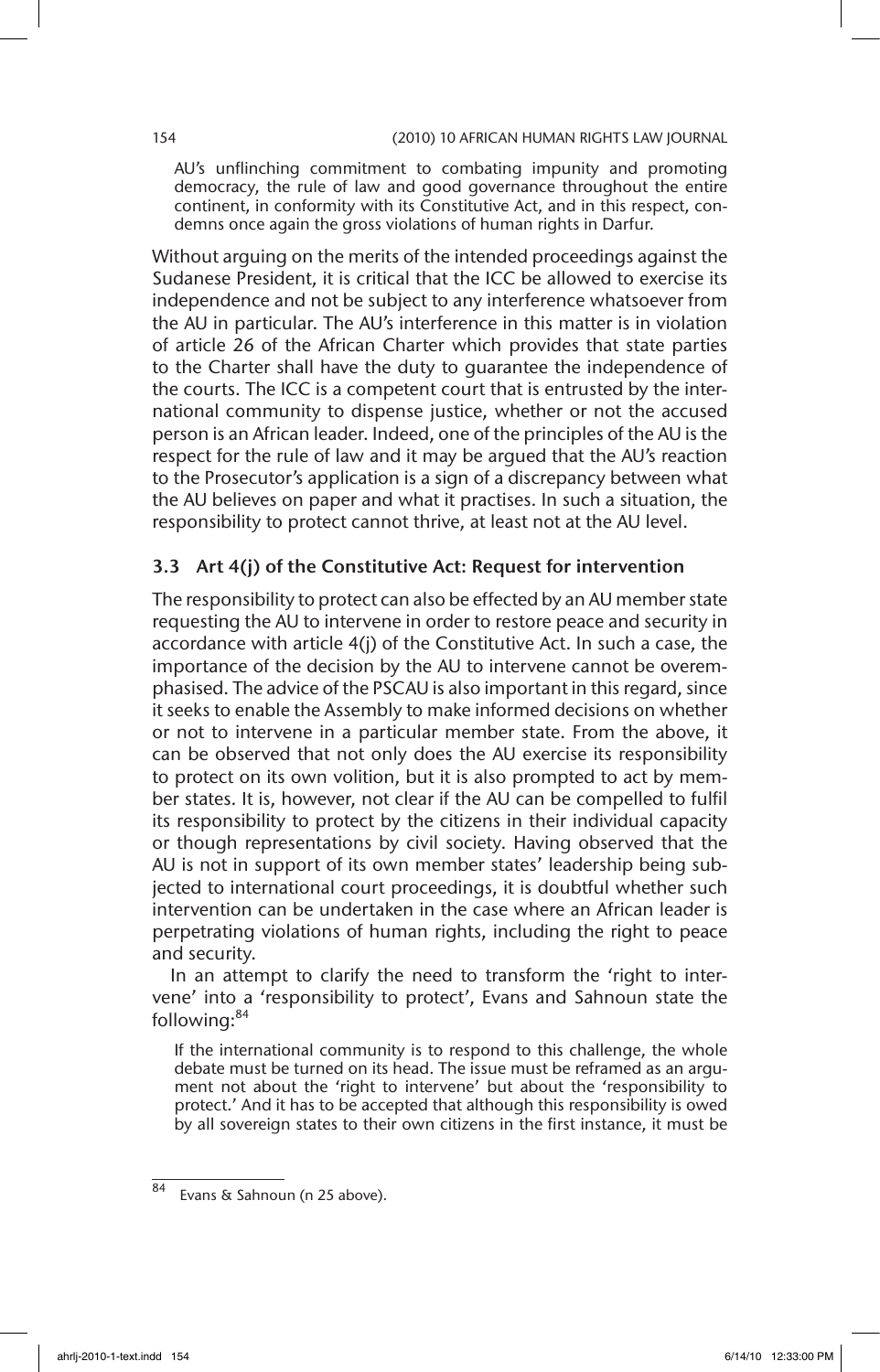picked up by the international community if that first-tier responsibility is abdicated, or if it cannot be exercised.

An important point, which Evans and Sahnoun raise, is that if we were to use this alternative language, then the change in terminology (from 'intervention' to 'protection') avoids the language of 'humanitarian intervention'.<sup>85</sup>

According to Evans and Sahnoun, the application of 'the responsibility to protect' rather than 'the right to intervene' has three big spin-offs, namely, that it implies an evaluation of the issues from the point of view of those needing support as opposed to those who may be considering intervention; that it implies that the state concerned bears the primary responsibility to protect its citizens from violations of human rights; and that as an umbrella concept (ie the 'responsibility to protect') it embraces other responsibilities of 'reacting', 'preventing' and 'rebuilding'.<sup>86</sup> What is of paramount importance is the fact that the responsibility to protect at the international level is triggered by a state's inability or unwillingness to fulfil its primary responsibility to protect or is itself the perpetrator.

Evans and Sahnoun argue that 'even the strongest supporters of state sovereignty will admit today that no state holds unlimited power to do what it wants to its own people'.<sup>87</sup> They argue that it is now commonly acknowledged that sovereignty represents a two-pronged responsibility, namely, external responsibility, wherein states are responsible for respecting the sovereignty of other states, and internal responsibility, wherein states are responsible for respecting the dignity and basic rights of all the peoples within its territory.<sup>88</sup>

The dual responsibility which sovereignty implies is now understood within the contemporary human rights discourse. The culture of impunity and indifference is an antithesis of sovereignty. It is the absence of this dual responsibility that has brought about untold suffering to African people with certain African states constantly turning a blind eye to gross human rights violations within their territories.

At face value, the right of the AU to intervene in a member state seems to be in conflict with the principle of non-interference under article 4(g) of the Constitutive Act and article 4(f) of the PSCAU Protocol, thus possibly frustrating the responsibility to protect at the AU level. Article 4(f) of the PSCAU Protocol provides for the principle of non-interference by any member state (and not the AU) in the internal affairs of another, and the Constitutive Act provides for the same principle of guiding the workings of the PSCAU. What is worth noting is that neither the Constitutive Act nor the PSCAU Protocol precludes the

As above.

 $\frac{85}{86}$  As above.

 $\frac{80}{87}$  As above.

 $\frac{87}{88}$  Evans & Sahnoun (n 25 above) 3.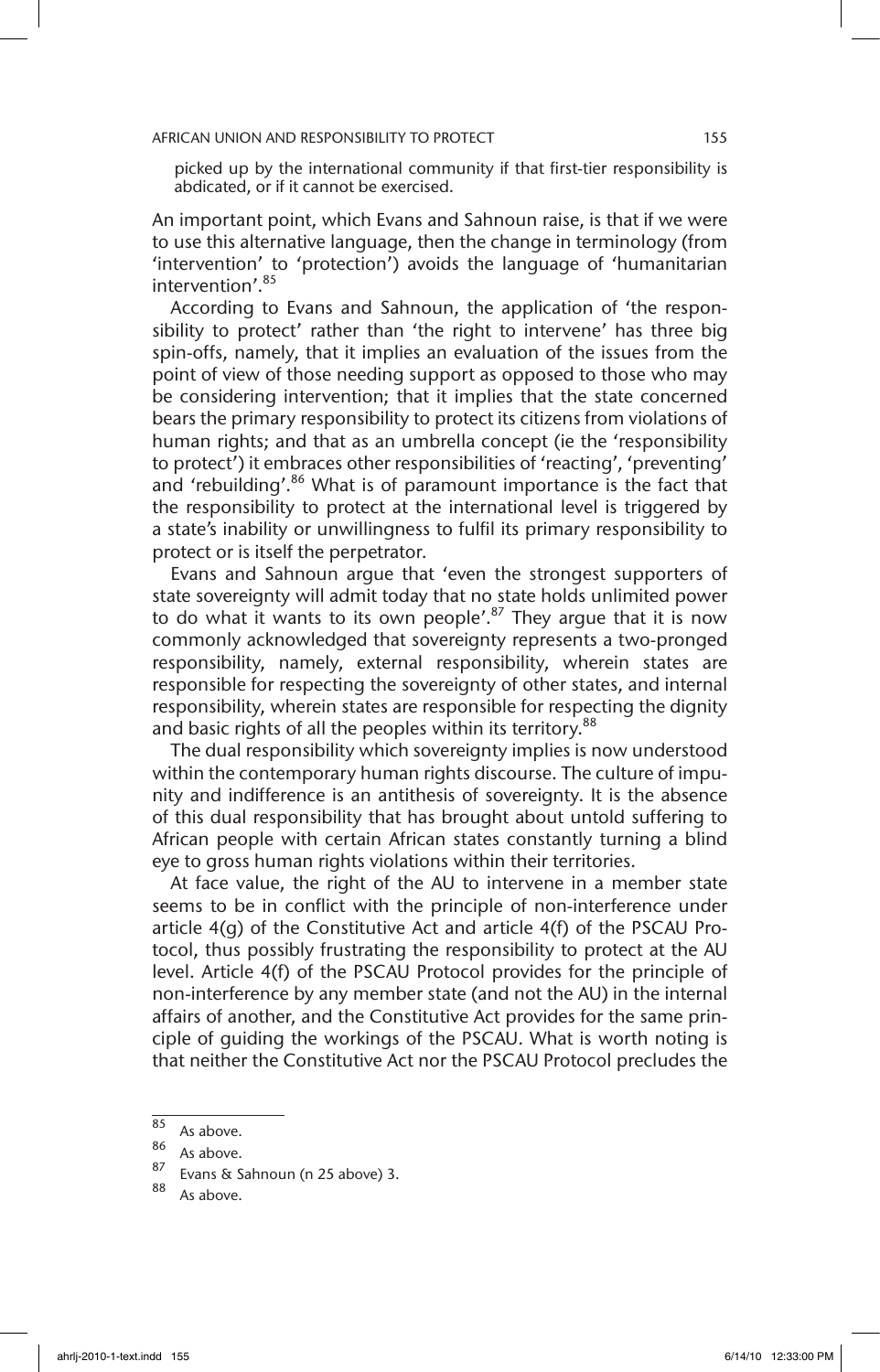AU from exercising the right to intervene as a continental body responsible for peace and security in Africa. A reading of these instruments suggests that no AU member state may interfere in the internal affairs of another member state but may intervene through the AU which has a right to do so in terms of the Constitutive Act. It is unfortunate, however, that these instruments do not define the terms 'interfere' and 'intervene' which, while generally having the same meaning, they may in fact mean different things, conceptually speaking.

Over and above the responsibility to protect, the AU's right to intervene in a member state also operationalises the right of all peoples to peace and security under article 23(1) of the African Charter and the right of member states to live in peace and security under article 4(1) of the Constitutive Act. What remains a problem with this right is its content and ambit. As rightly pointed out by Packer and Rukare, the Constitutive Act is not clear on whether the definition of intervention is to be limited to the use of force or viewed broadly as including mediation, peacekeeping missions, sanctions and any other non-forcible measures.<sup>89</sup> Based on the fact that article 13(2) of the PSCAU Protocol envisages the establishment of an African Standby Force, Baimu and Sturman prefer to confine such intervention to one by means of military force. $90$  In support of this assertion, Kindiki is of the view that, considering the fact that the intervention under article 4(h) of the Constitutive Act will entail responding to 'grave circumstances', which include war crimes, genocide and crimes against humanity, the presumption is that the intervention will be by the use of armed force because only proportional use of armed force is likely to address these 'grave circumstances'.<sup>91</sup>

Packer and Rukare,<sup>92</sup> however, do concede that this right to intervene may also involve non-forcible measures such as mediation, peacekeeping missions, sanctions or any other measures. This viewpoint is informed by the AU's principles of peaceful resolution of conflicts between member states,  $\frac{1}{3}$  the prohibition of the use or threat of force among member states,<sup>94</sup> peaceful coexistence of member states and the right to live in peace and security,  $95$  and respect for the sanctity of human life and condemnation and rejection of impunity, political assassination, acts of terrorism, and subversive activities.<sup>96</sup> I therefore support the view that the right of the AU to 'intervene' in a member state encompasses both forcible and non-forcible measures, depending

<sup>&</sup>lt;sup>89</sup> Packer & Rukare (n 66 above) 372.

 $\frac{90}{91}$  Baimu & Sturman (n 59 above).

<sup>&</sup>lt;sup>91</sup> Kindiki (n 67 above) 107.

 $\frac{92}{93}$  Packer & Rukare (n 66 above) 372.

 $^{93}$  Art 4(e) Constitutive Act.

<sup>&</sup>lt;sup>94</sup> Art 4(f) Constitutive Act.

<sup>&</sup>lt;sup>95</sup> Art 4(i) Constitutive Act.<br>96 Art 4(5) Constitutive Act

Art 4(o) Constitutive Act.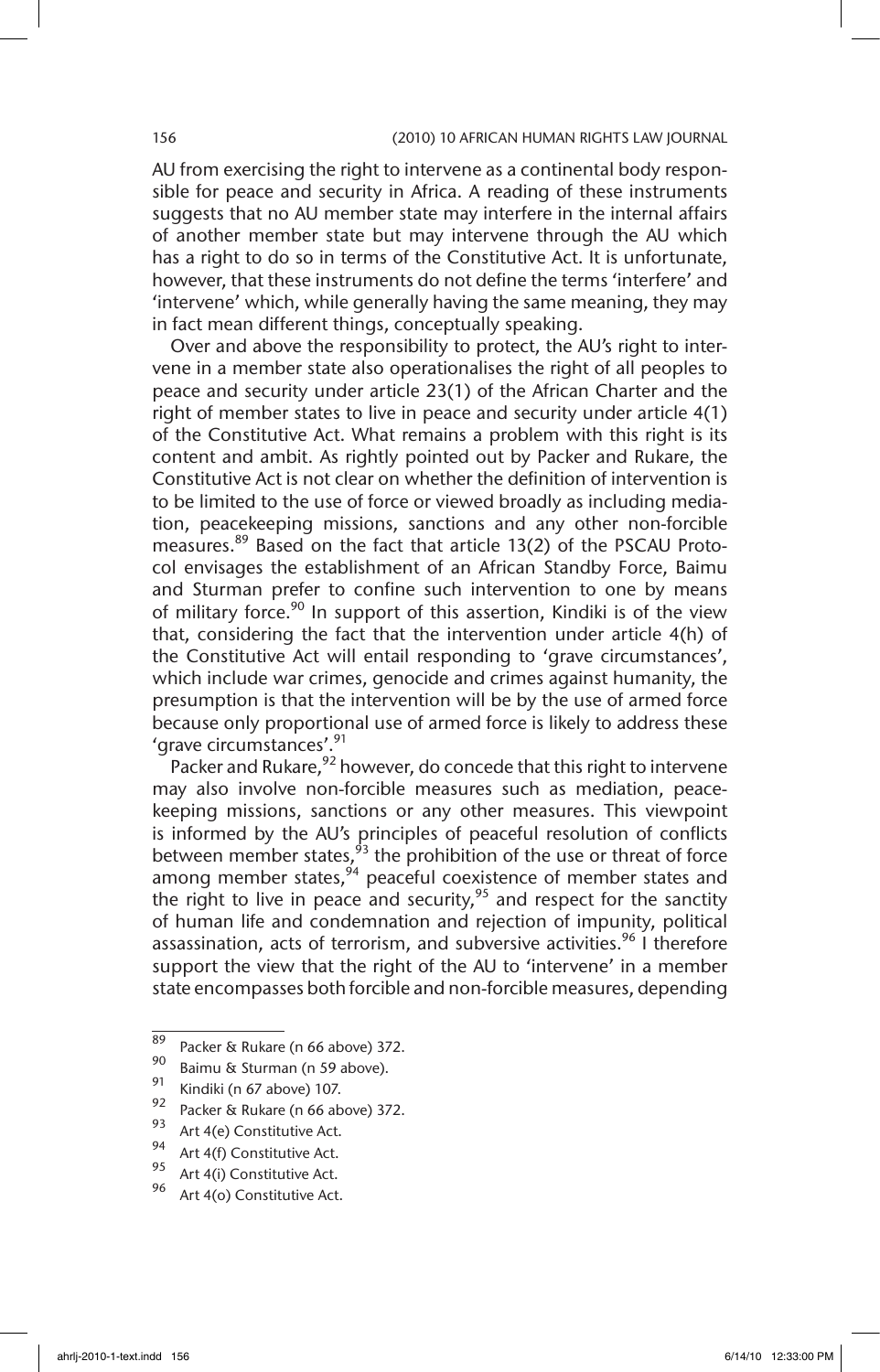on the nature of the threat to peace and security. The question is about what is deemed to be 'the best cause of action' in the circumstances as recommended by the Chairperson of the AU under article 12(5) of the PSCAU Protocol. The circumstances prevailing in the member state would therefore inform the nature of the intervention strategy, whether forcible or otherwise. The main objective of such intervention, in whatever way it is shaped, is to ensure that the responsibility to protect is achieved in order to afford protection, especially to the most vulnerable groups who suffer in the hands of the AU's member states.

Another point, which is closely linked to the risk of inaction by the AU, is that a difference of opinion between the Assembly and the PSCAU is bound to occur, especially when a decision arises on whether or not the AU should intervene in a particular member state. However, the Assembly will have the final word on the matter. Assume the PSCAU determines a situation to be representing a 'threat to legitimate order' and duly reports to the Assembly with the backing of the institutions closely working with it, such as the African Commission. If the Assembly assesses such a situation differently, tension would be inevitable between these organs, resulting in the peace and security framework being jeopardised, and the responsibility to protect being compromised.

# 3.4 Unconstitutional changes of government

Unconstitutional changes of governments remain a threat to Africa's peace and security. Unconstitutional governments also breed violations of human rights. During its 164th and 165th meetings, the PSCAU condemned the *coup d'état* in the Republic of Guinea which took place on 24 December  $2008.<sup>97</sup>$  The PSCAU stated in no uncertain terms that the *coup* was a flagrant violation of the Constitution of Guinea and other relevant AU instruments, as well as its demand to constitutional order. As a result of the *coup*, the PSCAU decided to suspend the participation of Guinea in the activities of the AU until the return to constitutional order in accordance with the relevant provisions of the AU Constitutive Act and the Lomé Declaration of July 2000 on unconstitutional changes of government.<sup>98</sup>

Despite receiving the negative reports of SADC, the AU and the Pan-African Parliament observers on the Zimbabwean President runoff elections held on 27 June 2008, $99$  the AU recognised Mr Robert Mugabe as the President of Zimbabwe in contravention of the principle under article 4(p) of the Constitutive Act on the condemnation and

 $\frac{97}{97}$  See Communiqué, Peace and Security Council 165th meeting, 29 December 2008, Addis Ababa, Ethiopia, PSC/PR/Comm(CLXV).

<sup>98</sup> As above.

<sup>99</sup> See, eg, the *Report of the Pan-African Parliament Election Observer Mission* PAP/S/RPT/76/08 http://www.pan-africanparliament.org/Controls/Documents.aspx?DID=1029 (accessed 12 April 2010).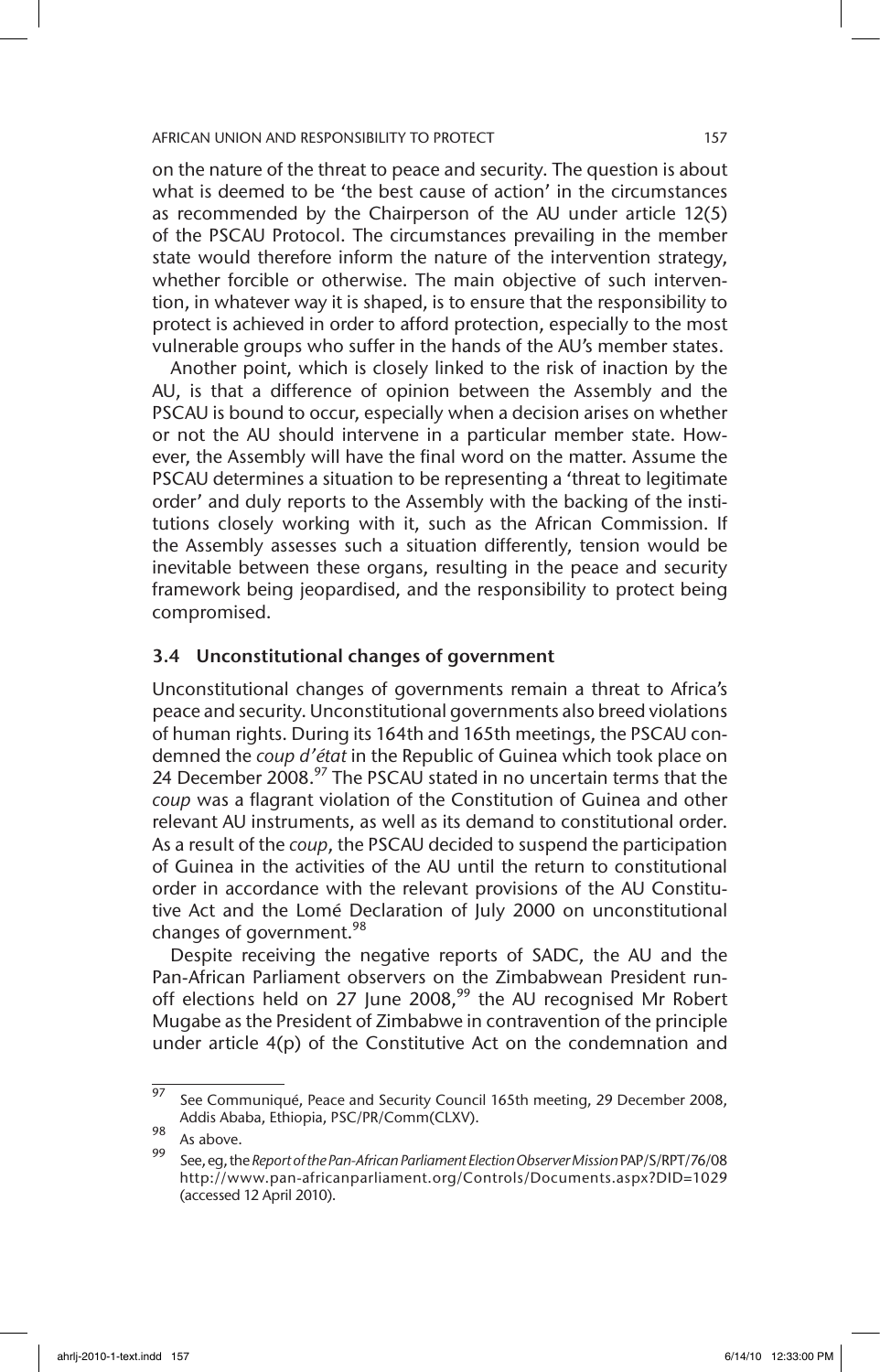rejection of unconstitutional changes of governments. The AU, instead, supported the call for the creation of a government of national unity, by implication legitimising Mr Mugabe's illegal presidency.<sup>100</sup> The AU further issued a stern warning while appealing to states and parties concerned to refrain from any action that may negatively impact on the climate of dialogue. As regards states' 'interference' in Zimbabwean affairs, the AU's message was loud and clear: No AU member states had the right to interfere in the internal affairs of another member state. This approach is, with respect, counter-productive in effecting the responsibility to protect by the AU.

Article 4(p) of the Constitutive Act clearly condemns and rejects unconstitutional changes of governments. A punitive measure found in the Constitutive Act against unconstitutional governments is that they shall not be allowed to participate in the activities of the  $AU<sup>101</sup>$ In terms of article 5(2)(g) of the PSCAU Protocol, one criterion used in electing members of the PSCAU is a respect for constitutional governance in accordance with the Declaration on the Framework for an OAU Response to Unconstitutional Changes of Government (Lomé Declaration). Among other things, the PSCAU is empowered, under article 7(g) of the PSCAU Protocol, to institute sanctions whenever an unconstitutional change of government takes place in a member state, as provided for in the Lomé Declaration. The problem with sanctions (no matter what form they take) is that they tend to impact negatively upon civilian populations. Article 7(g) of the PSCAU Protocol empowers the PSCAU to institute sanctions and Rule 36(c) of the Rules of Procedure of the Executive Council of the AU empowers the Executive Council to apply sanctions imposed by the AU Assembly in respect of unconstitutional changes of government, as specified in Rules 35, 36 and 37 of the Rules of Procedure of the AU Assembly.

Unconstitutional changes of government remain a challenging issue facing the AU. Following the unconstitutional change of government that occurred in Madagascar on 17 March 2009, the PSCAU held several meetings,<sup>102</sup> wherein it strongly condemned the situation and decided to suspend the country from participating in the activities of the AU, in conformity with the Lomé Declaration of July 2000 and the AU Constitutive Act.103 During its 216th meeting held on 19 February

<sup>100</sup> See Resolution on Zimbabwe (Assembly/AU/Res 1 (XI)).<br>101 Apr Constitution Act

Art 30 Constitutive Act.

<sup>102</sup> The meetings took place as follows: 16 March 2009 (179th meeting); 17 March 2009 (180th meeting); 20 March 2009 (181st meeting); 21 August 2009 (200th meeting); 10 September 2009 (202nd meeting); 9 November 2009 (208th meeting); and 7 December 2009 (211th meeting).

<sup>103</sup> See the Report of the Chairperson of the Commission on the Situation in Madagascar, Peace and Security 216th Meeting of the Peace and Security Council, 19 February 2010, Addis Ababa, Ethiopia, PSC/PR/2(CCXVI).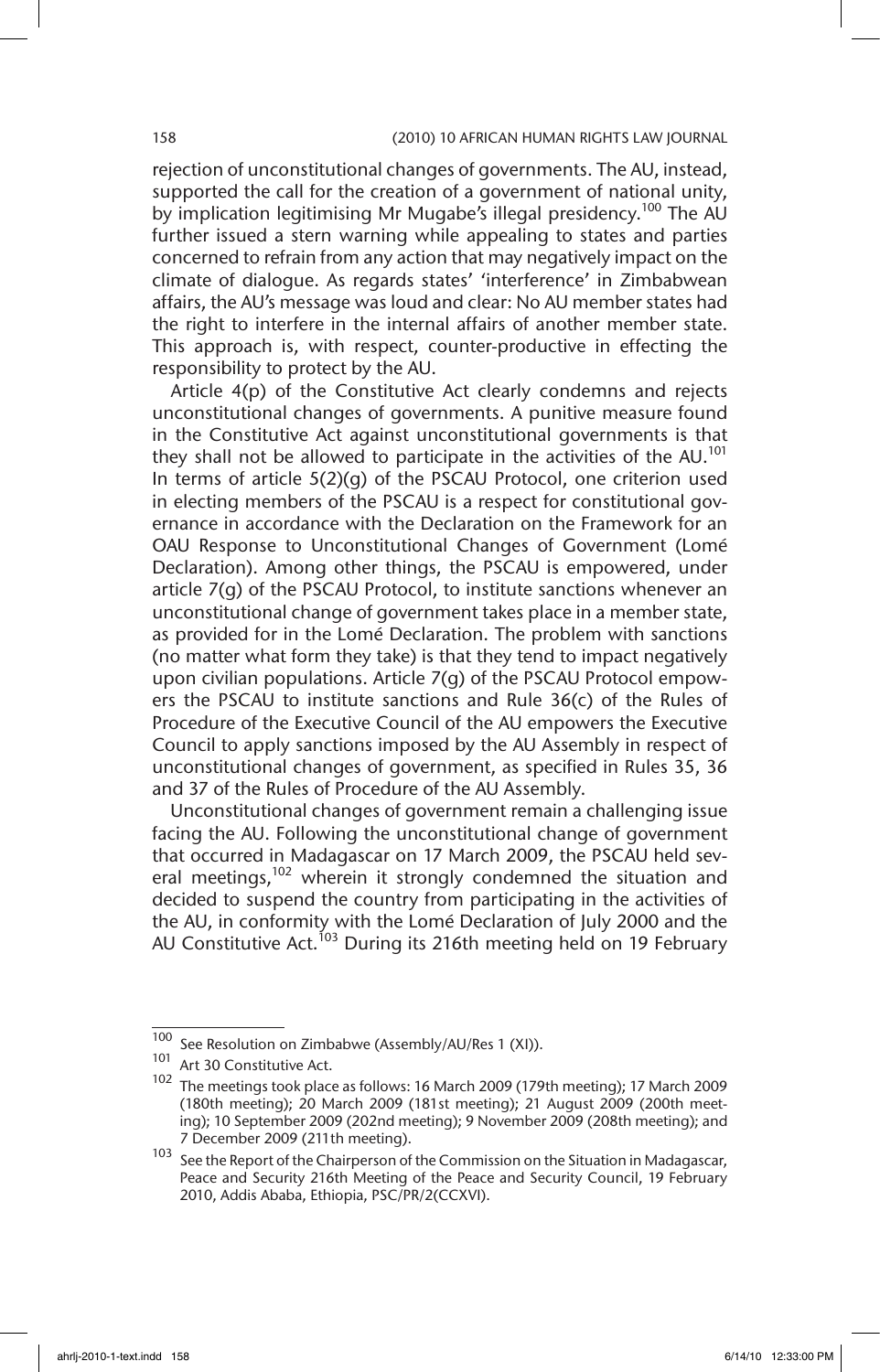2010, the PSCAU issued a Communiqué<sup>104</sup> condemning the seizure of power by force that took place in Niger on 18 February 2010. Among other things, the PSCAU decided to suspend the participation of Niger in all activities of the AU until the effective restoration of constitutional order in the country, as it existed before the referendum of 4 August 2009.

The question posed here is whether the AU has a right to intervene in the circumstances under article 4(h) of the Constitutive Act read together with article 4(j) of the PSCAU Protocol. The underlying principle behind the AU's right to intervene is to restore peace and security. Although the meaning of what is to constitute a 'serious threat to legitimate order', the term that is likely to feature in article 4(h) of the Constitutive Act remains a problem. As discussed above, it would generally seem that unconstitutional changes of governments are classical cases of serious threats to legitimate order. It must be noted, however, that not all unconstitutional changes of government present serious threats to legitimate order. Assuming a democratically-elected government becomes autocratic during its tenure and one way of remedying the situation is to stage a *coup d'état*, the question is whether the AU would be justified in intervening. The answer to this question would be that if such an unconstitutional change of government threatens peace and security, then the AU would be justified in intervening in the member state concerned.

While the Constitutive Act is concerned with unconstitutional changes of government, it is silent on the unconstitutional continuation of governments. The latter has unfortunately become a disturbing trend where African leaders have generally remained in power though elections that are deemed not free and fair.

# 4 Conclusion

The article has discussed the AU as a contributor to peace and security through exercising its responsibility to protect human rights on the African continent. The question is whether 'the sad story of our human factory' on the continent can be reversed through the various structural arrangements within the AU. While the principle of the responsibility to protect remains controversial, the AU has taken the lead by embedding it within article 4(h) of the Constitutive Act. This is very significant in addressing peace and security on the African continent, a continent that has been described as 'the most threatened of all the other continents'.<sup>105</sup>

 $\frac{104}{104}$  Communiqué of the 216th Meeting of the Peace and Security Council, 19 February 2010, Addis Ababa, Ethiopia, PSC/PR/COMM.2(CCXVI).

<sup>105</sup> AP Mutharika 'The role of the United Nations Security Council in African peace management: Some proposals' (1996) 17 *Michigan Journal of International Law* 561.